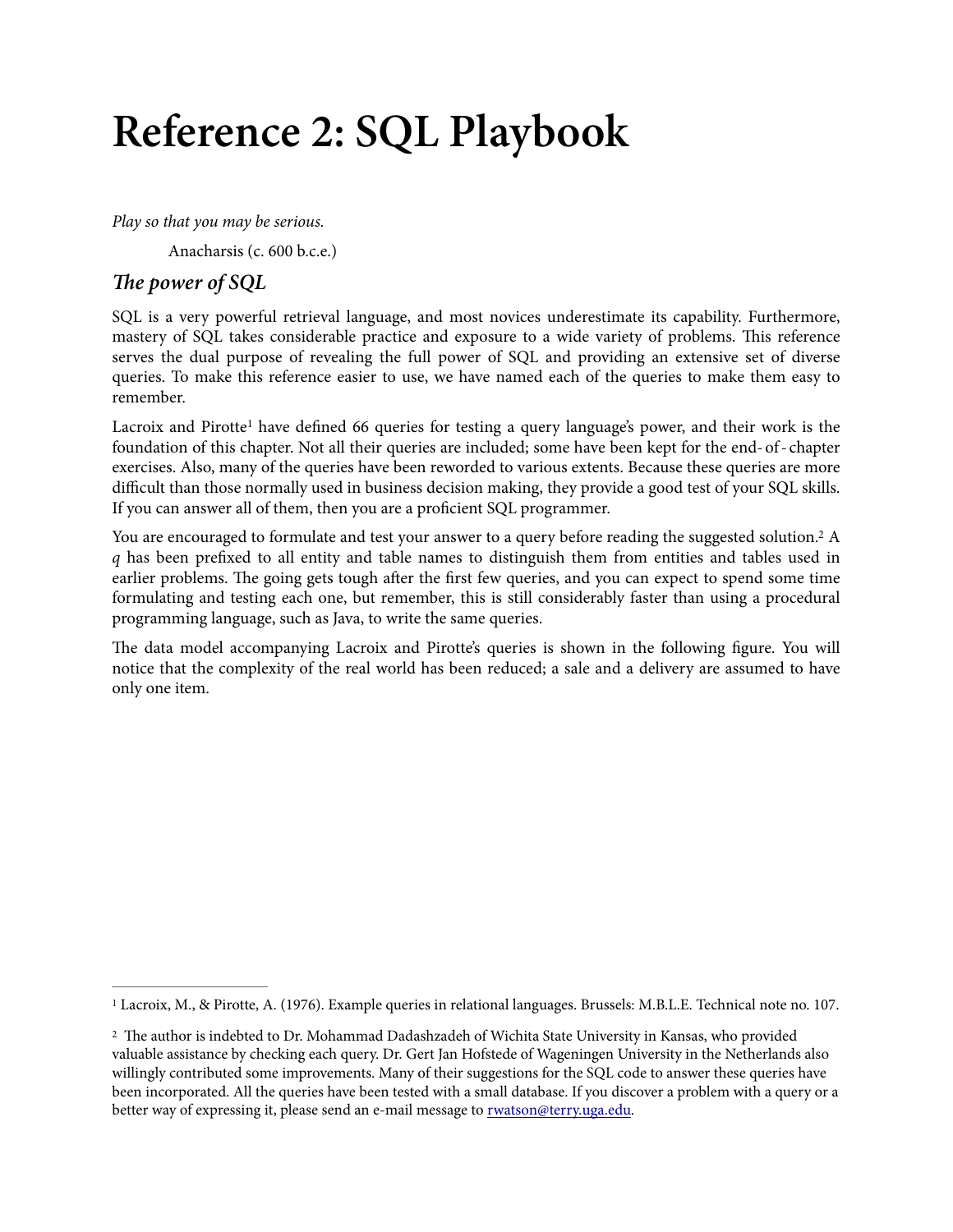

# *1. A slow full toss*

In cricket, a slow full toss is the easiest ball to hit. The same applies to this simple query.

**•** *Find the names of employees in the Marketing department.*

SELECT empfname FROM qemp WHERE deptname = 'Marketing';

## *2. Skinning a cat*

Queries often can be solved in several ways. For this query, four possible solutions are presented.

**•** *Find the items sold by a department on the second* f*oor.* 

A join of qsale and qdept is possibly the most obvious way to answer this query.

```
SELECT DISTINCT itemname FROM qsale, qdept 
    WHERE qdept.deptname = qsale.deptname 
    AND deptfloor = 2;
```
Another simple approach is to use an IN clause. First fnd all the departments on the second foor, and then find a match in qsale. The subquery returns a list of all departments on the second floor. Then use the IN clause to find a match on department name in qsale. Notice that this is the most efficient form of the query.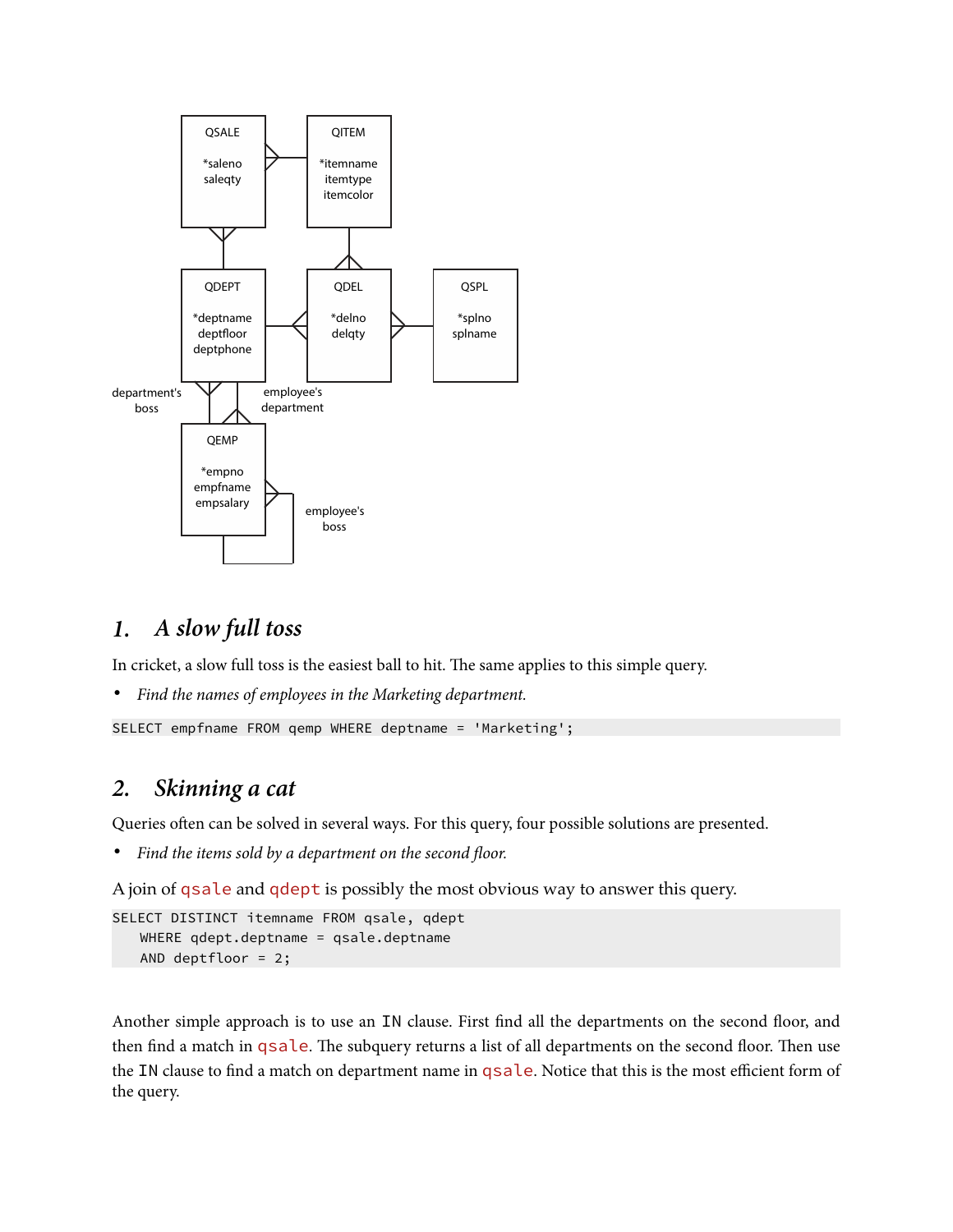```
SELECT DISTINCT itemname FROM qsale 
    WHERE deptname IN 
        (SELECT deptname FROM qdept WHERE deptfloor = 2);
```
Conceptually, you can think of this correlated query as stepping through qsale one row at a time. The subquery is executed for each row of qsale, and if there is a match for the current value of qsale.deptname, the current value of itemname is listed.

```
SELECT DISTINCT itemname FROM qsale 
    WHERE deptname IN 
        (SELECT deptname FROM qdept 
           WHERE qdept.deptname = qsale.deptname 
           AND deptfloor = 2);
```
Think of this query as stepping through each row of qsale and evaluating whether the existence test is true. Remember, EXISTS returns *true* if there is at least one row in the inner query for which the condition is true.

The difference between a correlated subquery and existence testing is that a correlated subquery returns either the value of a column or an empty table, while EXISTS returns either *true* or *false*. It may help to think of this version of the query as, "Select item names from sale such that there exists a department relating them to the second floor."

```
SELECT DISTINCT itemname FROM qsale 
    WHERE EXISTS 
        (SELECT * FROM qdept 
           WHERE qsale.deptname = qdept.deptname 
           AND deptfloor = 2);
```
# *3. Another full toss*

**•** *Find the names of items sold on* f*oors other than the second* f*oor.* 

This query is a slight adaptation of the second. Just change the equals to a not equals.

```
SELECT DISTINCT itemname FROM qsale, qdept 
    WHERE qsale.deptname = qdept.deptname 
    AND deptfloor <> 2;
```
# *4. Subtracting from all*

**•** *Find the items sold by no department on the second* f*oor.* 

You may frst think this query is the same as the preceding. However, the prior query does not exclude an item that is sold on some other foor in addition to the second foor. For example, if polo sticks are sold on both the third and second foors, they will be reported by the preceding query because they are sold on a floor other than the second floor.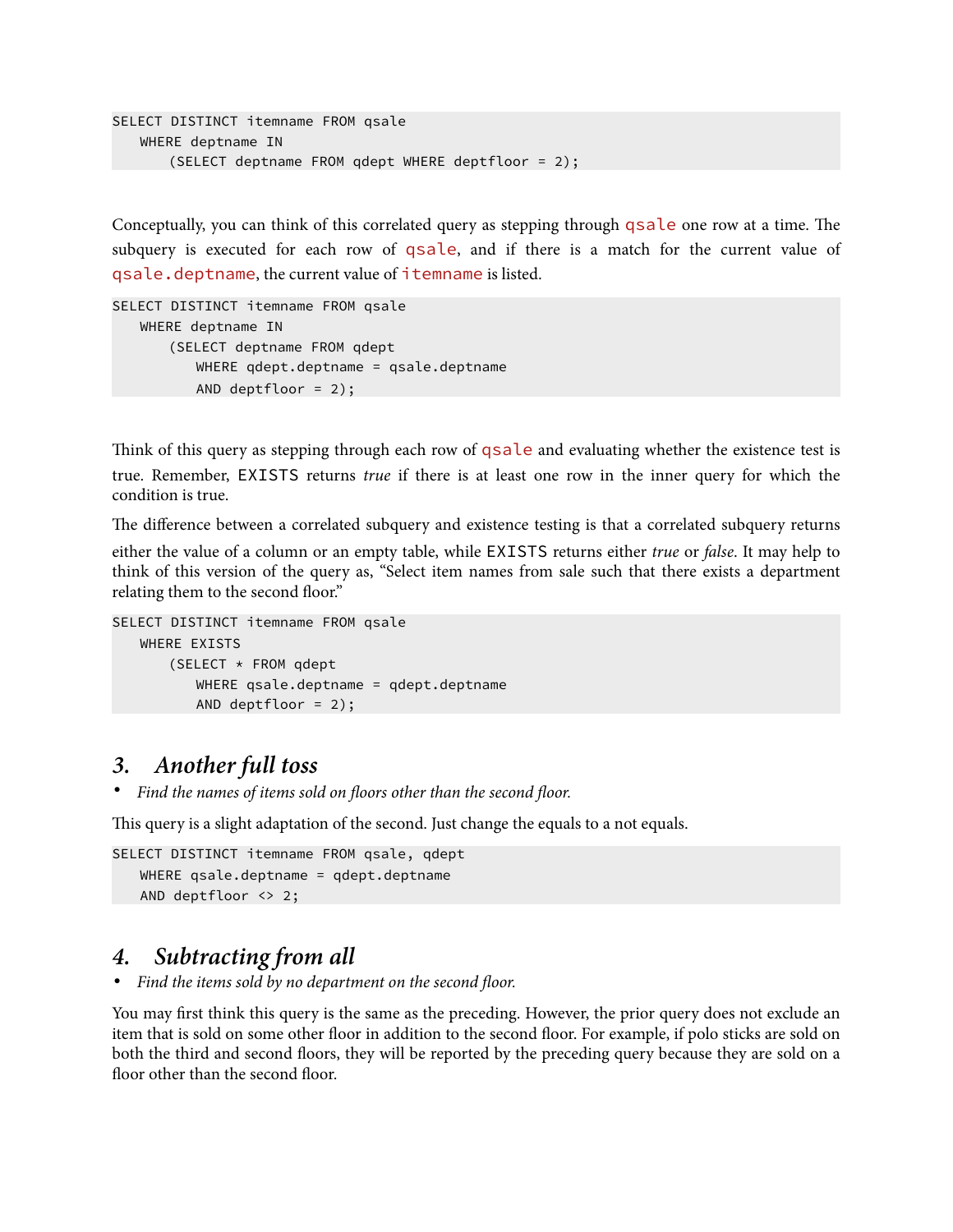The correct way to approach this is to first get a list of all items sold on the second floor (the second query) and then subtract this result from all items sold. Clearly, the difference must be all items not sold on the second floor.

```
SELECT DISTINCT itemname FROM qsale 
    WHERE itemname NOT IN 
        (SELECT DISTINCT itemname FROM qsale, qdept 
           WHERE qsale.deptname = qdept.deptname 
           AND deptfloor = 2);
```
# *5. Dividing*

**•** *Find the items sold by all departments on the second* f*oor.* 

This is the relational algebra divide or the SQL double NOT EXISTS encountered in Chapter 5. You can think of this query as

*Select items from sales such that there does not exist a department on the second* f*oor that does not sell this item.*

However, it is easier to apply the SQL template described in Chapter 5, which is

```
SELECT target1 FROM target 
   WHERE NOT EXISTS 
        (SELECT * FROM source 
           WHERE NOT EXISTS 
               (SELECT * FROM target-source 
                 WHERE target-source.target# = target.target#
                 AND target-source.source# = source.source#));
```
The substitutions are straightforward.

| TARGET1       |     | $=$ ITEMNAME    |
|---------------|-----|-----------------|
| <b>TARGET</b> | $=$ | <b>QITEM</b>    |
| <b>SOURCE</b> | $=$ | <b>QDEPT</b>    |
| TARGET-SOURCE |     | $=$ QSALE       |
| TARGET#       |     | $=$ ITEMNAME    |
| SOURCE#       | $=$ | <b>DEPTNAME</b> |

Some additional code needs to be added to handle the restriction to items on the second floor. The query becomes

```
SELECT DISTINCT itemname FROM qitem 
    WHERE NOT EXISTS 
       (SELECT \star FROM qdept WHERE deptfloor = 2
        AND NOT EXISTS 
            (SELECT * FROM qsale 
               WHERE qsale.itemname = qitem.itemname 
               AND qsale.deptname = qdept.deptname));
```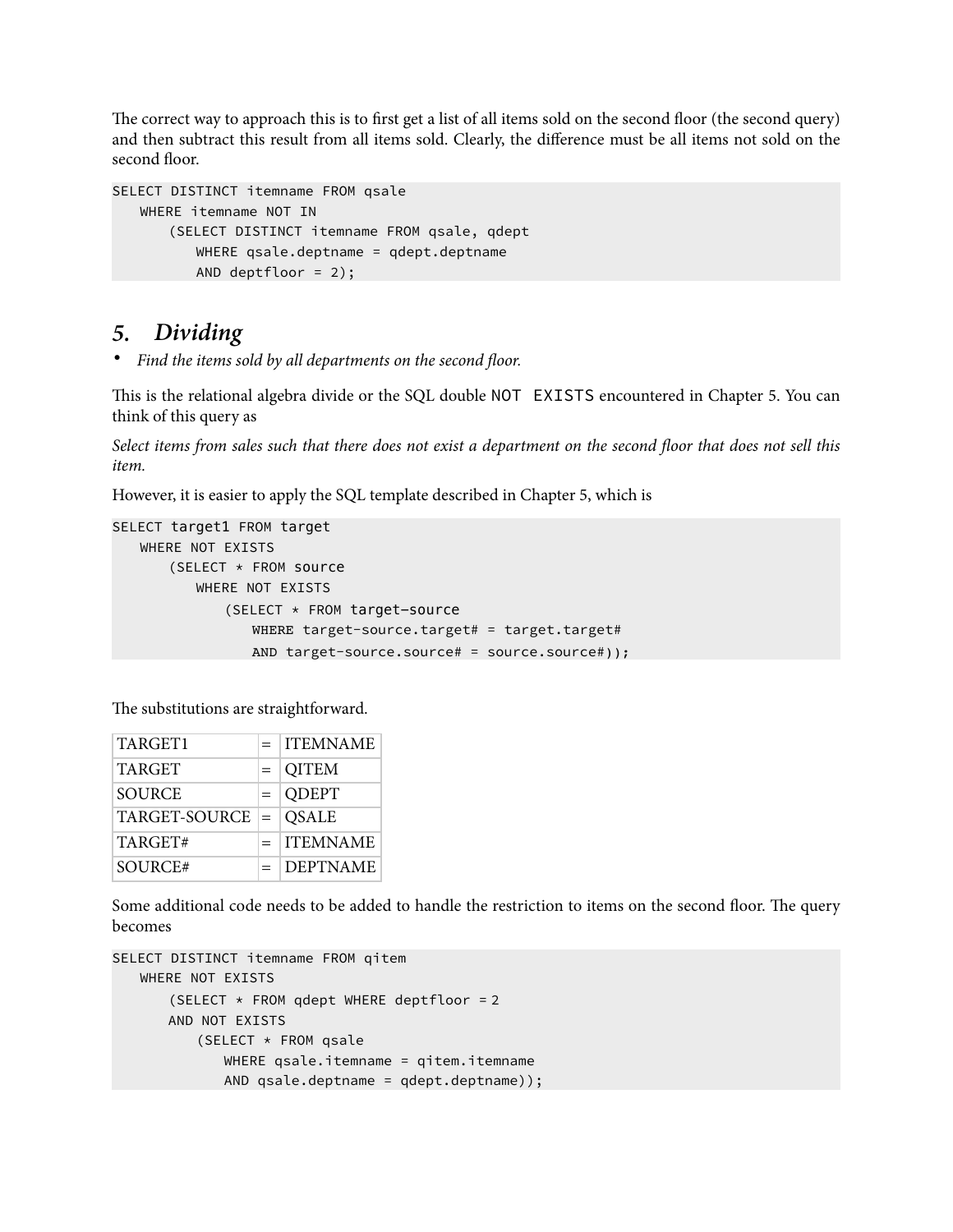Here is an alternative approach to formulating the problem:

*Find all the items for which the number of second-*f*oor departments that sell them is equal to the total number of departments on the second* f*oor.*

```
SELECT qsale.itemname FROM qsale, qdept 
    WHERE qsale.deptname = qdept.deptname 
    AND qdept.deptfloor = 2 
        GROUP BY qsale.itemname 
           HAVING COUNT(DISTINCT qdept.deptname) = 
               (SELECT COUNT(DISTINCT deptname) 
                  FROM qdept WHERE deptfloor = 2);
```
#### *6. At least some number*

**•** *Find the items sold by at least two departments on the second* f*oor.* 

The GROUP BY and HAVING clauses make it easy for you to count the number of rows that meet some condition.

```
SELECT itemname FROM qsale, qdept 
    WHERE qsale.deptname = qdept.deptname and deptfloor = 2 
        GROUP BY itemname 
           HAVING COUNT(DISTINCT qdept.deptname) > 1;
```
# *7. A friendly IN for an SQL traveler*

**•** *Find the salary of Clare's manager.* 

This query is readily handled with the IN clause. The inner query gets the employee number of Clare's manager, and this locates the row containing that person's salary.

```
SELECT empfname, empsalary FROM qemp 
    WHERE empno IN 
        (SELECT bossno FROM qemp WHERE empfname = 'Clare');
```
# *8. Joining a table with itself*

**•** *Find numbers and names of those employees who make more than their manager.* 

This query is a simple play once you realize that you can conceptually create two copies of a table and join them. This type of query is discussed in more depth in Chapter 6.

```
SELECT wrk.empno, wrk.empfname FROM qemp wrk, qemp boss 
   WHERE wrk.bossno = boss.empno 
    AND boss.empsalary < wrk.empsalary;
```
# *9. A combination of subtract from all and a self-join*

**•** *Find the departments where all the employees earn less than their manager.*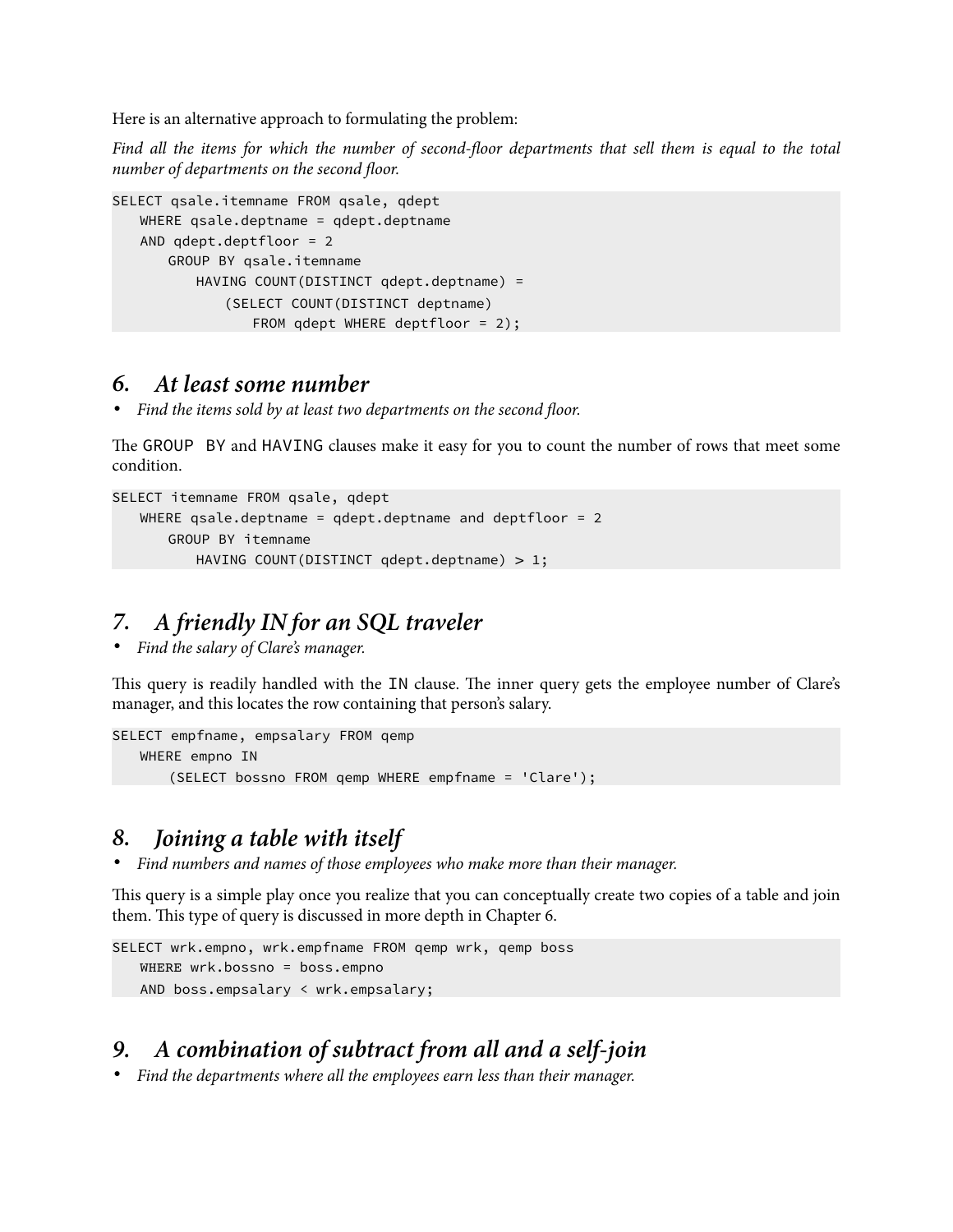The key is to first find the departments where at least one employee earns more than or the same as the manager, and then subtract these departments from the set of all departments. Also, we exclude Management because it has no boss. What is left must be the departments where no employee earns more than the manager. This query is a combination, conceptually, of queries 4 and 8.

```
SELECT DISTINCT deptname FROM qemp 
    WHERE deptname <> 'Management' 
    AND deptname NOT IN 
        (SELECT wrk.deptname FROM qemp wrk, qemp boss 
           WHERE wrk.bossno = boss.empno 
           AND wrk.empsalary >= boss.empsalary);
```
# *10. Self-join with GROUP BY*

**•** *Count the number of direct employees of each manager.* 

Join the table with itself by matching employees and their managers and then group by manager's name with a count. Just in case two bosses have the same frst name, employee number is included in the selection and grouping clauses.

```
SELECT boss.empno, boss.empfname, COUNT(*) 
    FROM qemp wrk, qemp boss 
        WHERE wrk.bossno = boss.empno 
           GROUP BY boss.empno, boss.empfname;
```
# *11. A self-join with two matching conditions*

**•** *Find the names of employees who are in the same department as their manager (as an employee). Report the name of the employee, the department, and the boss's name.* 

There is no reason why a join cannot have matching on more than one common column. Here we have two conditions: one for employee number and one for department name.

```
SELECT wrk.empfname, wrk.deptname, boss.empfname 
    FROM qemp wrk, qemp boss 
       WHERE wrk.bossno = boss.empno 
        AND wrk.deptname = boss.deptname;
```
# *12. Averaging with GROUP BY*

**•** *List the departments having an average salary over \$25,000.* 

A gimme for any half-decent SQL programmer.

```
SELECT deptname, AVG(empsalary) FROM qemp 
    GROUP BY deptname 
        HAVING AVG(empsalary) > 25000;
```
# *13. Inner query GROUP BY and HAVING*

**•** *List the departments where the average salary of the employees of each manager is more than \$25,000.*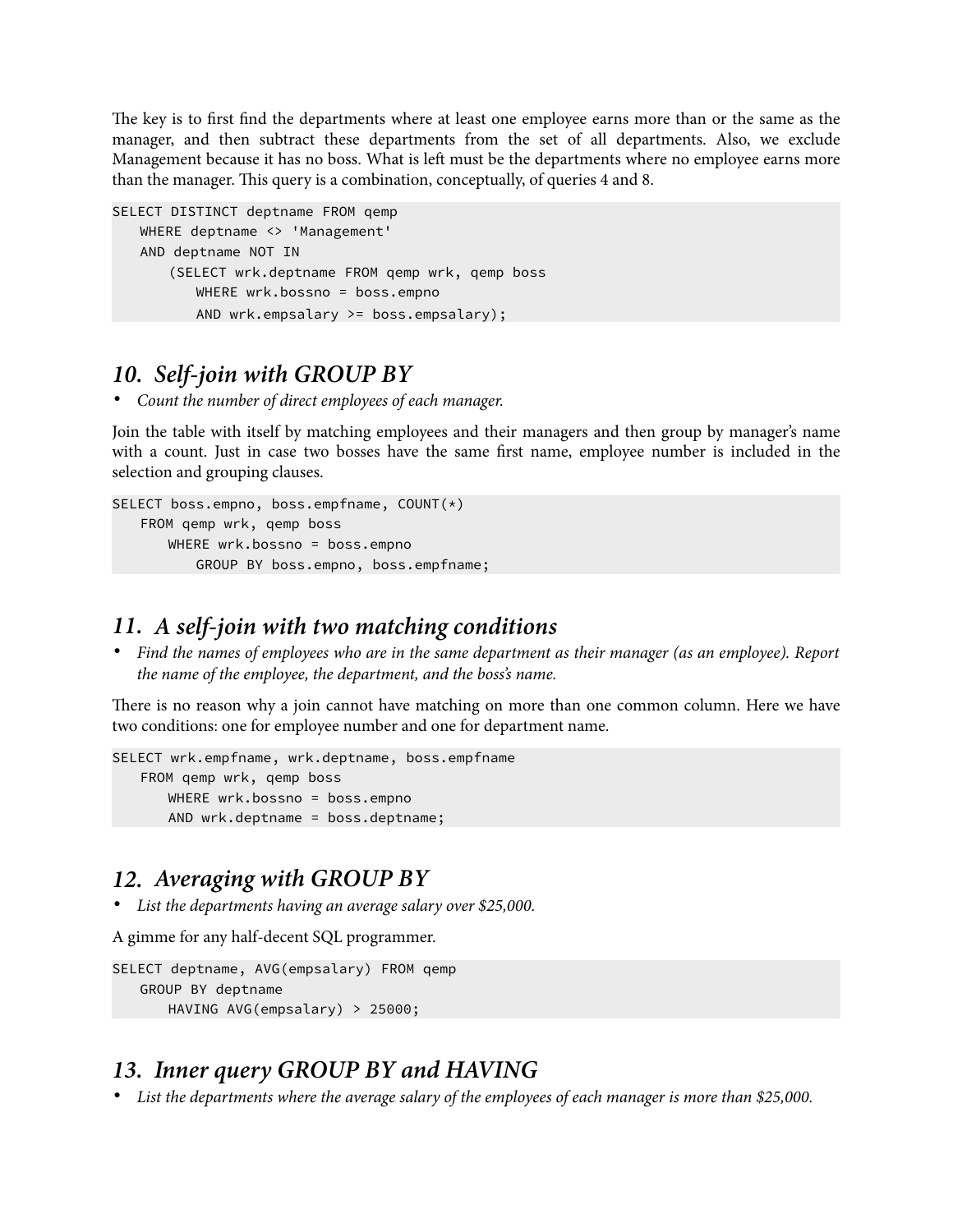This query is more challenging than simple averaging. Note that the query implies that you should exclude the manager's salary from the calculation. An employee is the manager of a particular department if that person's employee number and the department name are in the same row in qdept (i.e., wrk.empno = qdept.empno AND wrk.deptname = qdept.deptname). Once the department manager has been excluded, then use grouping to get the employee data by department.

```
SELECT wrk.deptname, AVG(wrk.empsalary) 
    FROM qemp wrk 
        WHERE wrk.empno NOT IN 
           (SELECT qdept.empno FROM qdept 
               WHERE wrk.empno = qdept.empno 
               AND wrk.deptname = qdept.deptname) 
                  GROUP BY wrk.deptname 
                      HAVING AVG(wrk.empsalary) > 25000;
```
# *14. An IN with GROUP BY and COUNT*

**•** *List the name and salary of the managers with more than two employees.* 

The inner query uses grouping with counting to identify the employee numbers of managers with more than two employees. The outer query reports details of these managers.

```
SELECT empfname, empsalary FROM qemp 
    WHERE empno IN 
        (SELECT bossno FROM qemp 
           GROUP BY bossno HAVING COUNT(*) > 2);
```
# *15. A self-join with some conditions*

**•** *List the name, salary, and manager of the employees of the Marketing department who have a salary over \$25,000.* 

A join gets workers and bosses together in the same row, and then the various conditions are applied to restrict the rows reported.

```
SELECT wrk.empfname, wrk.empsalary, boss.empfname 
    FROM qemp wrk, qemp boss 
        WHERE wrk.bossno = boss.empno 
        AND wrk.deptname = 'marketing' 
        AND wrk.empsalary > 25000;
```
# *16. Making comparisons*

**•** *List the names of the employees who earn more than any employee in the Marketing department.* 

The first step is to determine the maximum salary of anyone in the Marketing department. Then, find anyone with a larger salary.

```
SELECT empfname, empsalary FROM qemp 
    WHERE empsalary > 
        (SELECT MAX(empsalary) FROM qemp
```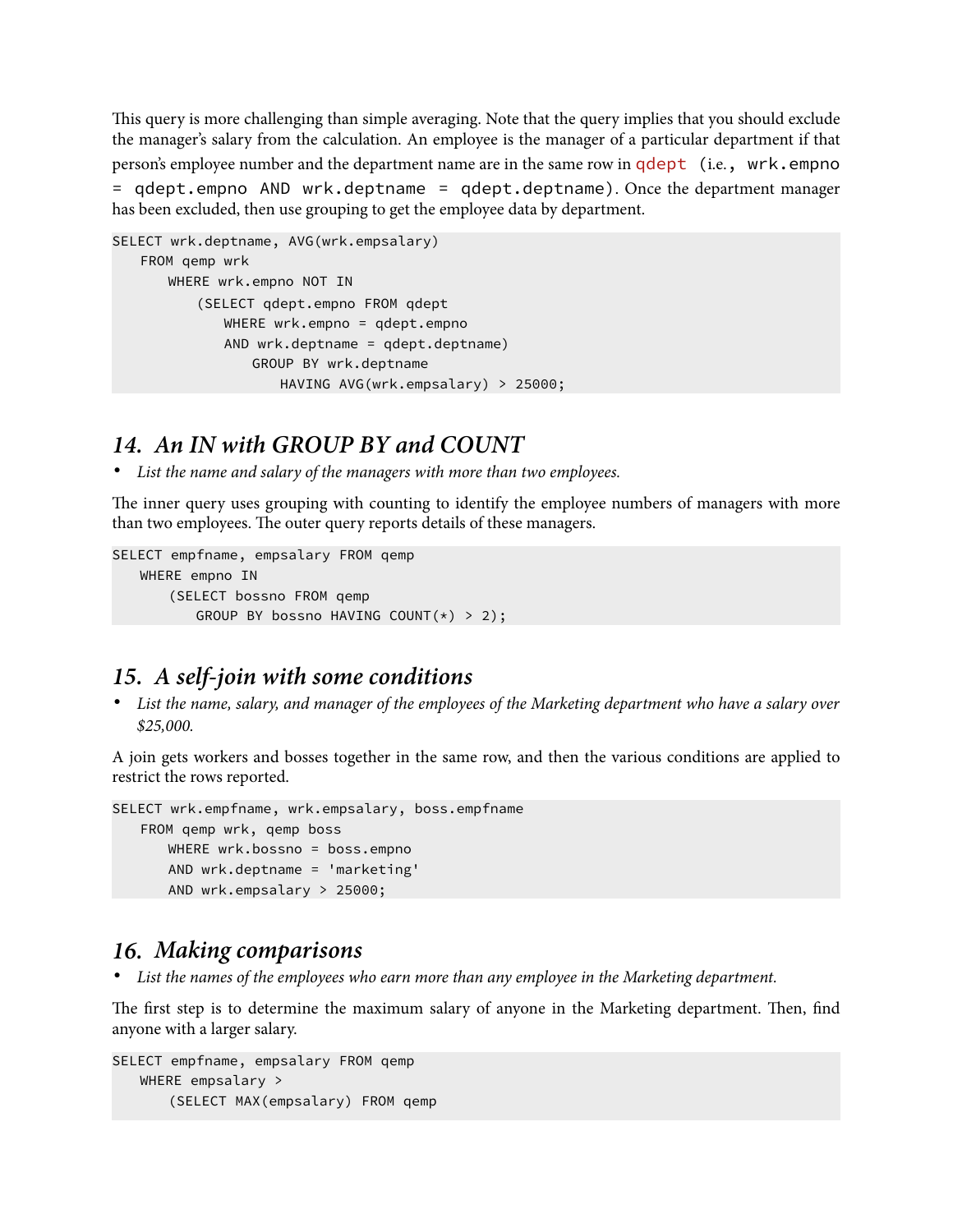```
 WHERE deptname = 'Marketing');
```
# *17. An IN with GROUP BY and SUM*

**•** *Among all the departments with total salary greater than \$25,000,* f*nd the departments that sell Stetsons.* 

This is very similar to query 16. First, find the departments that satisfy the condition, and then select from that list any departments that sell Stetsons.

```
SELECT DISTINCT deptname FROM qsale 
    WHERE itemname = 'Stetson' 
    AND deptname IN 
        (SELECT deptname FROM qemp 
           GROUP BY deptname HAVING SUM(empsalary) > 25000);
```
# *18. A double divide!*

**•** *List the items delivered by every supplier that delivers all items of type N.* 

SQL programmers who tackle this query without blinking an eye are superheroes. This is a genuinely trueblue, tough query because it is two divides. There is an inner divide that determines the suppliers that deliver all items of type N. The SQL for this query is

```
SELECT * FROM qspl 
    WHERE NOT EXISTS 
        (SELECT * FROM qitem WHERE itemtype = 'N' 
        AND NOT EXISTS 
            (SELECT * FROM qdel 
               WHERE qdel.itemname = qitem.itemname 
               AND qdel.splno = qspl.splno));
```
Then there is an outer divide that determines which of the suppliers (returned by the inner divide) provide all these items. If we call the result of the inner query qspn, the SQL for the outer query is

```
SELECT DISTINCT itemname FROM qdel del 
   WHERE NOT EXISTS 
        (SELECT * FROM qspn 
           WHERE NOT EXISTS 
               (SELECT * FROM qdel 
                   WHERE qdel.itemname = del.itemname 
                   AND qdel.splno = qspn.splno));
```
The complete query is

```
SELECT DISTINCT itemname FROM qdel del 
   WHERE NOT EXISTS 
        (SELECT * FROM qspl 
           WHERE NOT EXISTS 
               (SELECT * FROM qitem WHERE itemtype = 'N'
```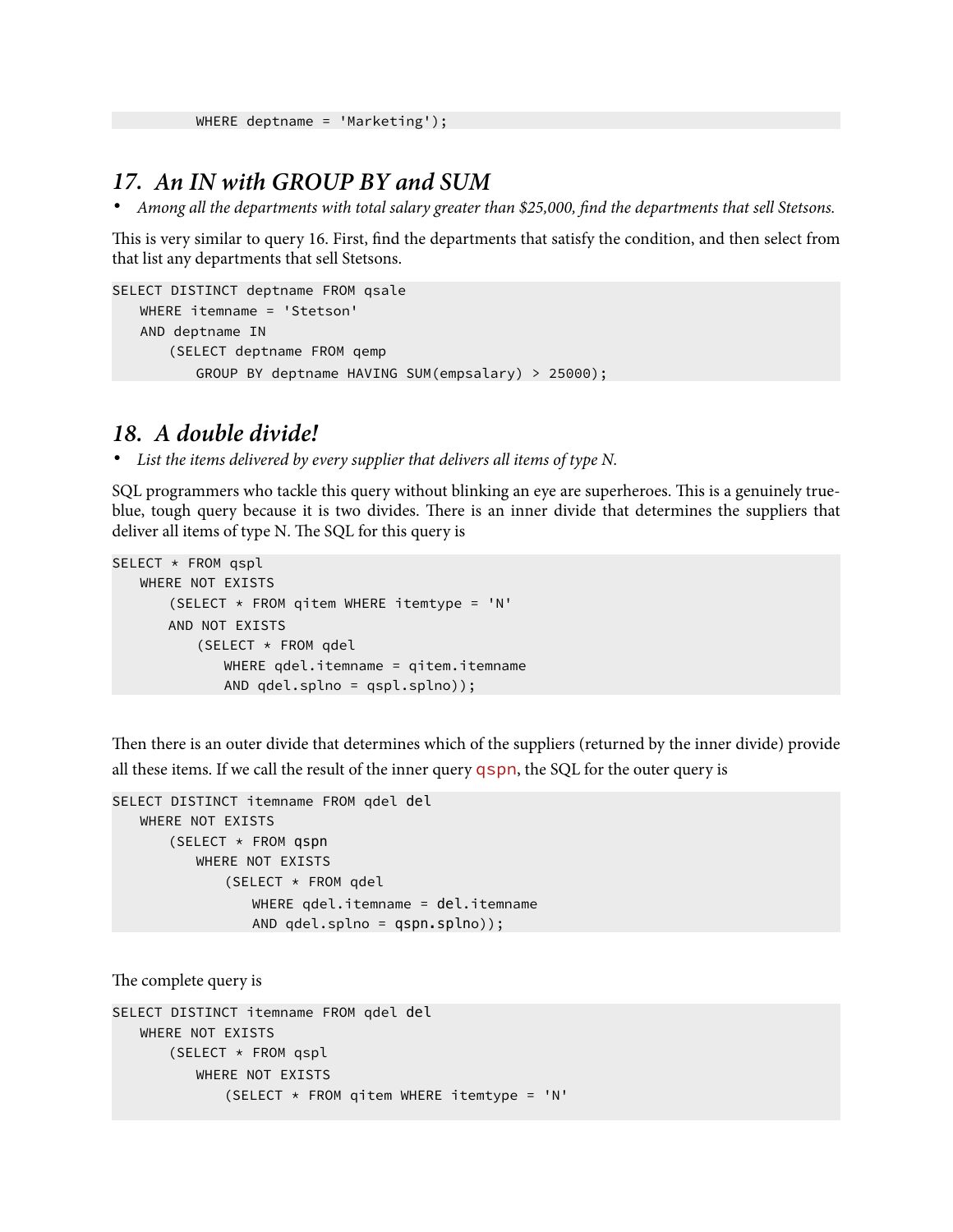```
 AND NOT EXISTS 
        (SELECT * FROM qdel 
          WHERE qdel.itemname = qitem.itemname
           AND qdel.splno = qspl.splno)) 
 AND NOT EXISTS 
    (SELECT * FROM qdel 
        WHERE qdel.itemname = del.itemname 
        AND qdel.splno = qspl.splno));
```
## *19. A slam dunk*

**•** *Find the suppliers that deliver compasses.* 

A simple query to recover from the double divide. It is a good idea to include supplier number since splname could possibly be nonunique.

```
SELECT DISTINCT qspl.splno, splname FROM qspl, qdel 
    WHERE qspl.splno = qdel.splno AND itemname = 'Compass';
```
# *20. A 6-inch putt for a birdie*

**•** *Find the suppliers that do not deliver compasses.* 

This is a relatively straightforward subtract (and take one off par for a birdie).

```
SELECT splno, splname FROM qspl 
    WHERE splno NOT IN 
        (SELECT splno FROM qdel WHERE itemname = 'Compass');
```
# *21. Making the count*

**•** *Find the suppliers that deliver both compasses and an item other than compasses.* 

A simple approach is to fnd those suppliers that supply items other than compasses (i.e., itemname <> 'Compass') and also supply compasses (the subquery).

```
SELECT DISTINCT qdel.splno, splname FROM qspl, qdel 
    WHERE qdel.splno = qspl.splno 
    AND itemname <> 'Compass' 
    AND qdel.splno IN 
        (SELECT splno FROM qdel WHERE itemname = 'Compass');
```
A more general approach is to fnd suppliers that have delivered compasses and more than one item (i.e., COUNT (DISTINCT itemname) > 1). This means they deliver at least an item other than compasses. Note that the GROUP BY clause includes supplier number to cope with the situation where two suppliers have the same name. The DISTINCT itemname clause must be used to guard against multiple deliveries of compasses from the same supplier.

SELECT DISTINCT qdel.splno, splname FROM qspl, qdel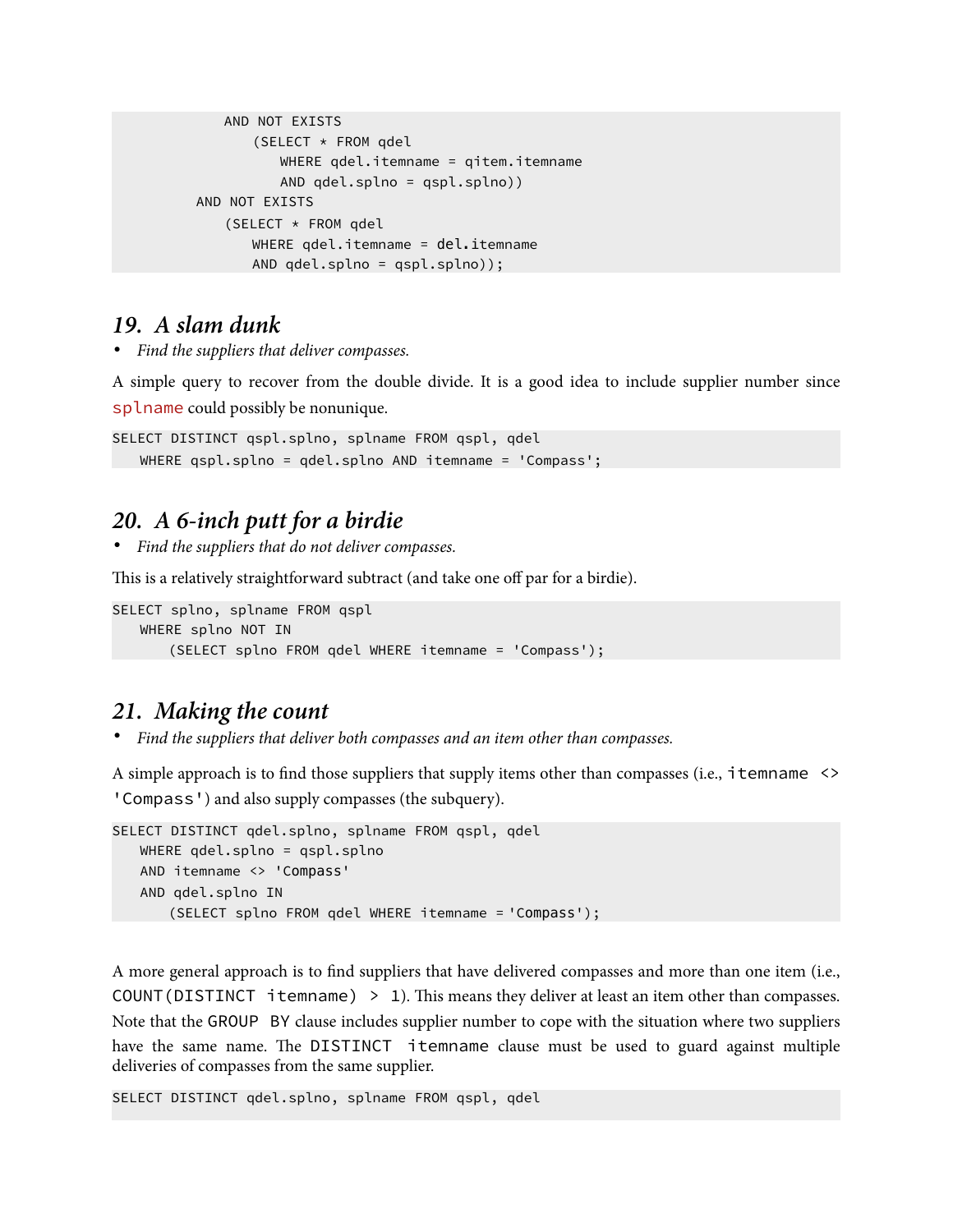```
 WHERE qdel.splno = qspl.splno 
 AND qdel.splno IN 
    (SELECT splno FROM qdel WHERE itemname = 'Compass') 
 GROUP BY qdel.splno, splname HAVING COUNT(DISTINCT itemname) > 1;
```
The more general approach enables you to solve queries, such as *Find suppliers that deliver three items other than compasses*, by changing the HAVING clause to COUNT (DISTINCT itemname > 3).

Because DISTINCT colname is not supported by MS Access, for that DBMS you must frst create a view containing distinct splno, itemname pairs and then substitute the name of the view for qdel and drop the DISTINCT clause in the COUNT statement.

## *22. Minus and divide*

**•** *List the departments that have not recorded a sale for all the items of type N.* 

This query has two parts: an inner divide and an outer minus. The inner query finds departments that have sold all items of type N. These are then subtracted from all departments to leave only those that have not sold all items of type N.

```
SELECT deptname FROM qdept WHERE deptname NOT IN 
    (SELECT deptname FROM qdept 
        WHERE NOT EXISTS 
           (SELECT * FROM qitem WHERE itemtype = 'N' 
           AND NOT EXISTS 
               (SELECT * FROM qsale 
                  WHERE qsale.deptname = qdept.deptname AND 
                  qsale.itemname = qitem.itemname)));
```
# *23. Division with copies*

**•** *List the departments that have at least one sale of all the items delivered to them.* 

This is a variation on the divide concept. Normally with a divide, you have three tables representing a many-to-many (m:m) relationship. In this case, you only have two tables: qdel and qsale. You can still construct the query, however, by creating two copies of qdel (del1 and del2 in this case) and then proceeding as if you had three different tables. Also, you must match on deptname so that you get the correct (deptname, itemname) pair for comparing with qsale.

```
SELECT DISTINCT deptname FROM qdel del1 
    WHERE NOT EXISTS 
        (SELECT * FROM qdel del2 
           WHERE del2.deptname = del1.deptname 
           AND NOT EXISTS 
               (SELECT * FROM qsale 
                 WHERE del2.itemname = qsale.itemname
                  AND del1.deptname = qsale.deptname));
```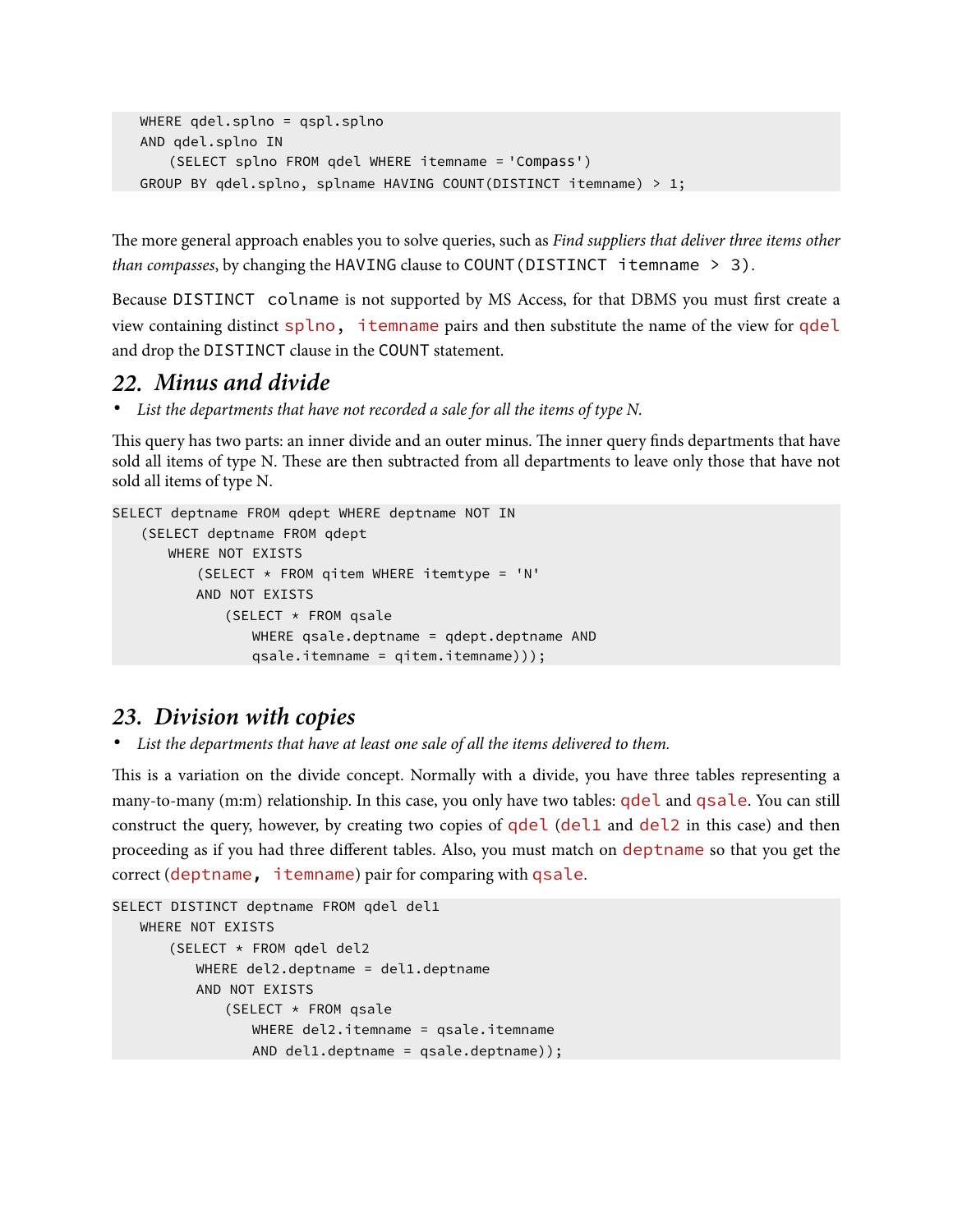This query can also be written as shown next. Observe how NOT IN functions like NOT EXISTS. We will use this variation on divide with some of the upcoming queries.

```
SELECT DISTINCT deptname FROM qdel del1 
    WHERE NOT EXISTS 
        (SELECT * FROM qdel del2 
           WHERE del2.deptname = del1.deptname 
           AND itemname NOT IN 
               (SELECT itemname FROM qsale 
                  WHERE deptname = del1.deptname));
```
## *24. A di***ffi***cult pairing*

**•** *List the supplier-department pairs where the department sells all items delivered to it by the supplier.* 

Tis query is yet another variation on divide. An additional complication is that you have to match the department name and item name of sales and deliveries.

```
SELECT splname, deptname FROM qdel del1, qspl 
    WHERE del1.splno = qspl.splno 
    AND NOT EXISTS 
        (SELECT * FROM qdel 
           WHERE qdel.deptname = del1.deptname 
           AND qdel.splno = del1.splno 
           AND itemname NOT IN 
               (SELECT itemname FROM qsale 
                  WHERE qsale.deptname = del1.deptname));
```
## *25. Two divides and an intersection*

**•** *List the items delivered to all departments by all suppliers.* 

Tis query has three parts. First, fnd the items delivered by all suppliers (the frst divide); then fnd the items delivered to all departments (the second divide). Finally, fnd the items that satisfy both conditions

—the function of the AND connection between the two divides. The items reported must be the ones both delivered by all suppliers and delivered to all departments. The administrative departments (Management, Marketing, Personnel, Accounting, and Purchasing) should be excluded because they do not sell items.

```
SELECT itemname FROM qitem 
    WHERE NOT EXISTS 
        (SELECT * FROM qspl 
           WHERE NOT EXISTS 
               (SELECT * FROM qdel 
                  WHERE qdel.itemname = qitem.itemname
                   AND qdel.splno = qspl.splno)) 
    AND NOT EXISTS 
        (SELECT * FROM qdept WHERE deptname 
            NOT IN ('Management', 'Marketing', 'Personnel', 
               'Accounting', 'Purchasing') 
            AND NOT EXISTS
```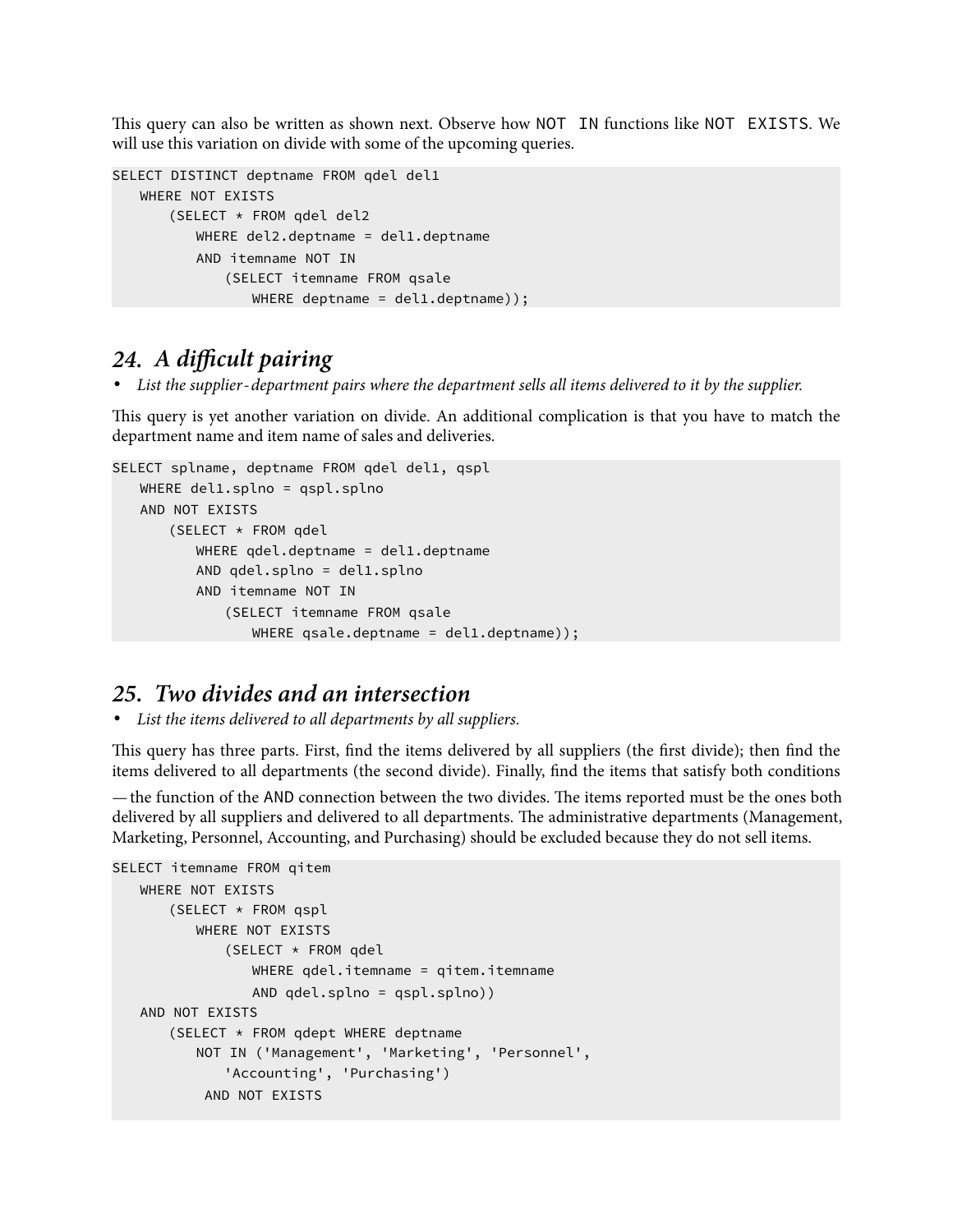```
 (SELECT * FROM qdel 
   WHERE qdel.itemname = qitem.itemname
    AND qdel.deptname = qdept.deptname));
```
## *26. A divide with a matching condition*

**•** *List the items sold only by departments that sell all the items delivered to them.* 

Yet another variation on divide — which is why you needed a break. There are two parts to this query. First, look for items sold by departments that sell all items delivered to them, and then make sure that no other department sells the same item.

```
SELECT DISTINCT itemname FROM qsale sale 
    WHERE deptname IN 
        (SELECT deptname FROM qdept dept1 
           WHERE NOT EXISTS 
               (SELECT * FROM qdel 
                   WHERE qdel.deptname = dept1.deptname 
                   AND itemname NOT IN 
                       (SELECT itemname FROM qsale 
                          WHERE qsale.deptname = dept1.deptname))) 
    AND NOT EXISTS 
        (SELECT * FROM qsale 
          WHERE itemname = sale.itemname
            AND deptname NOT IN 
               (SELECT deptname FROM qdept dept2 
                   WHERE NOT EXISTS 
                       (SELECT * FROM qdel 
                           WHERE qdel.deptname = dept2.deptname 
                           AND itemname NOT IN 
                              (SELECT itemname FROM qsale 
                              WHERE qsale.deptname = dept2.deptname))));
```
# *27. Restricted divide*

**•** *Who are the suppliers that deliver all the items of type N?* 

A slight variation on the standard divide to restrict consideration to the type N items.

```
SELECT splno, splname FROM qspl 
    WHERE NOT EXISTS 
        (SELECT * FROM qitem WHERE itemtype = 'N' 
        AND NOT EXISTS 
            (SELECT * FROM qdel 
               WHERE qdel.splno = qspl.splno 
               AND qdel.itemname = qitem.itemname));
```
## *28. A NOT IN variation on divide*

**•** *List the suppliers that deliver only the items sold by the Books department.*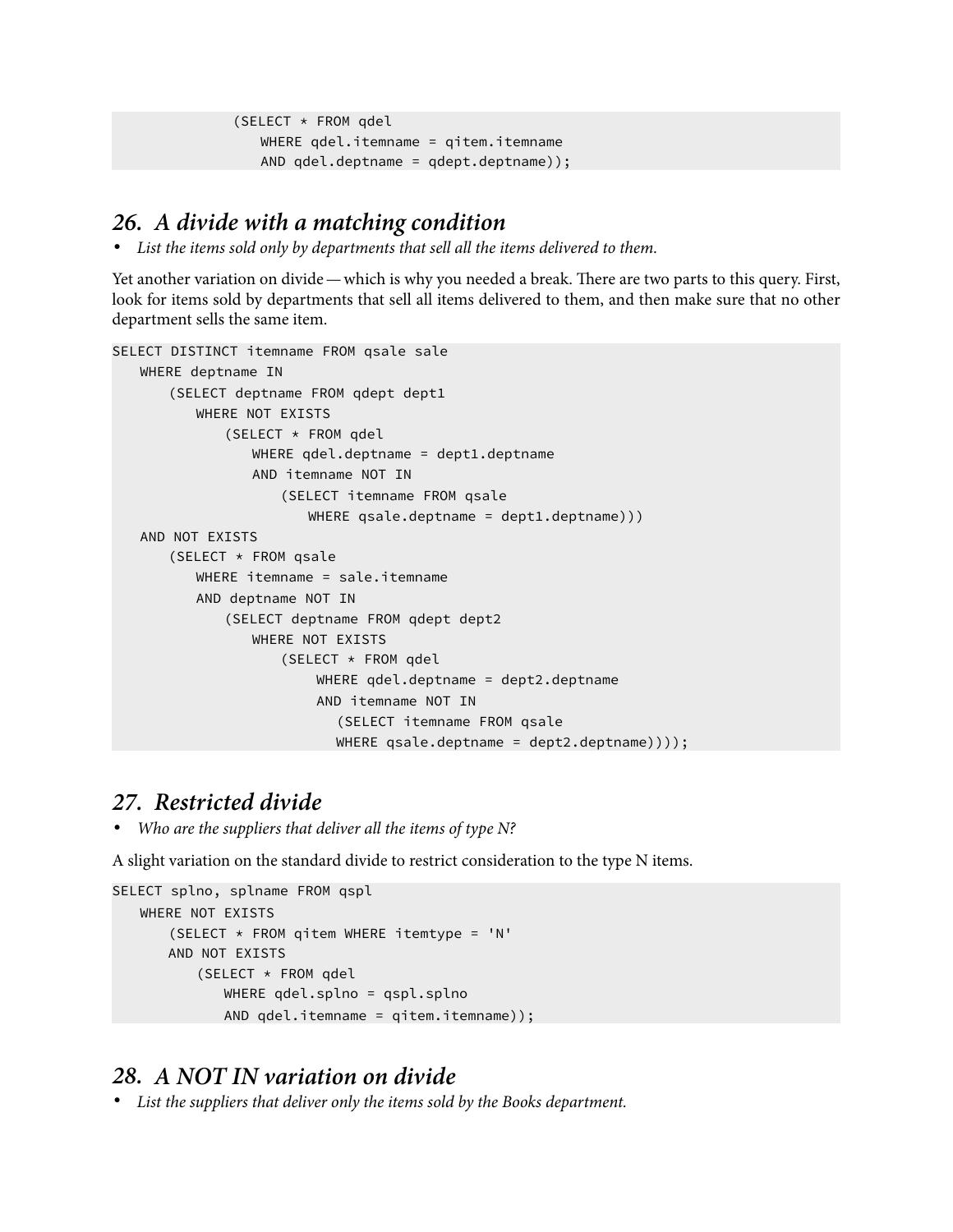This query may be rewritten as Select suppliers for which there does not exist a delivery that does not include *the items sold by the Books department.* Note the use of the IN clause to limit consideration to those suppliers that have made a delivery. Otherwise, a supplier that has never delivered an item will be reported as delivering only the items sold by the Books department.

```
SELECT splname FROM qspl 
    WHERE splno IN (SELECT splno FROM qdel) 
    AND NOT EXISTS 
        (SELECT * FROM qdel 
           WHERE qdel.splno = qspl.splno 
           AND itemname NOT IN 
               (SELECT itemname FROM qsale 
                   WHERE deptname = 'Books'));
```
# *29. All and only*

**•** *List the suppliers that deliver all and only the items sold by the Equipment department.* 

This is a query with three parts. The first part identifies suppliers that deliver all items sold by the Equipment department (they could also deliver other items, but these are not sold in the Equipment department). The second part identifies suppliers that deliver only items sold by the Equipment department (i.e., they do not deliver any other items). This part is similar to the previous query. The third part is the intersection of the frst two queries to indicate suppliers that satisfy both conditions.

```
SELECT splname FROM qspl 
    WHERE NOT EXISTS 
        (SELECT * FROM qsale 
           WHERE deptname = 'Equipment' 
           AND itemname NOT IN 
               (SELECT itemname FROM qdel 
                   WHERE qdel.splno = qspl.splno)) 
                   AND NOT EXISTS 
                       (SELECT * FROM qdel 
                          WHERE qdel.splno = qspl.splno 
                          AND itemname NOT IN 
                              (SELECT itemname FROM qsale 
                                  WHERE deptname = 'Equipment'));
```
# *30. Divide with an extra condition*

• List the suppliers that deliver every item of type C to the same department on the second floor.

This is a divide in which there are three WHERE conditions in the innermost query. The extra condition handles the "same department" requirement.

```
SELECT splname FROM qspl 
   WHERE EXISTS (SELECT * FROM qdept
        WHERE deptfloor = 2 
        AND NOT EXISTS (SELECT * FROM qitem 
           WHERE itemtype = 'C'
```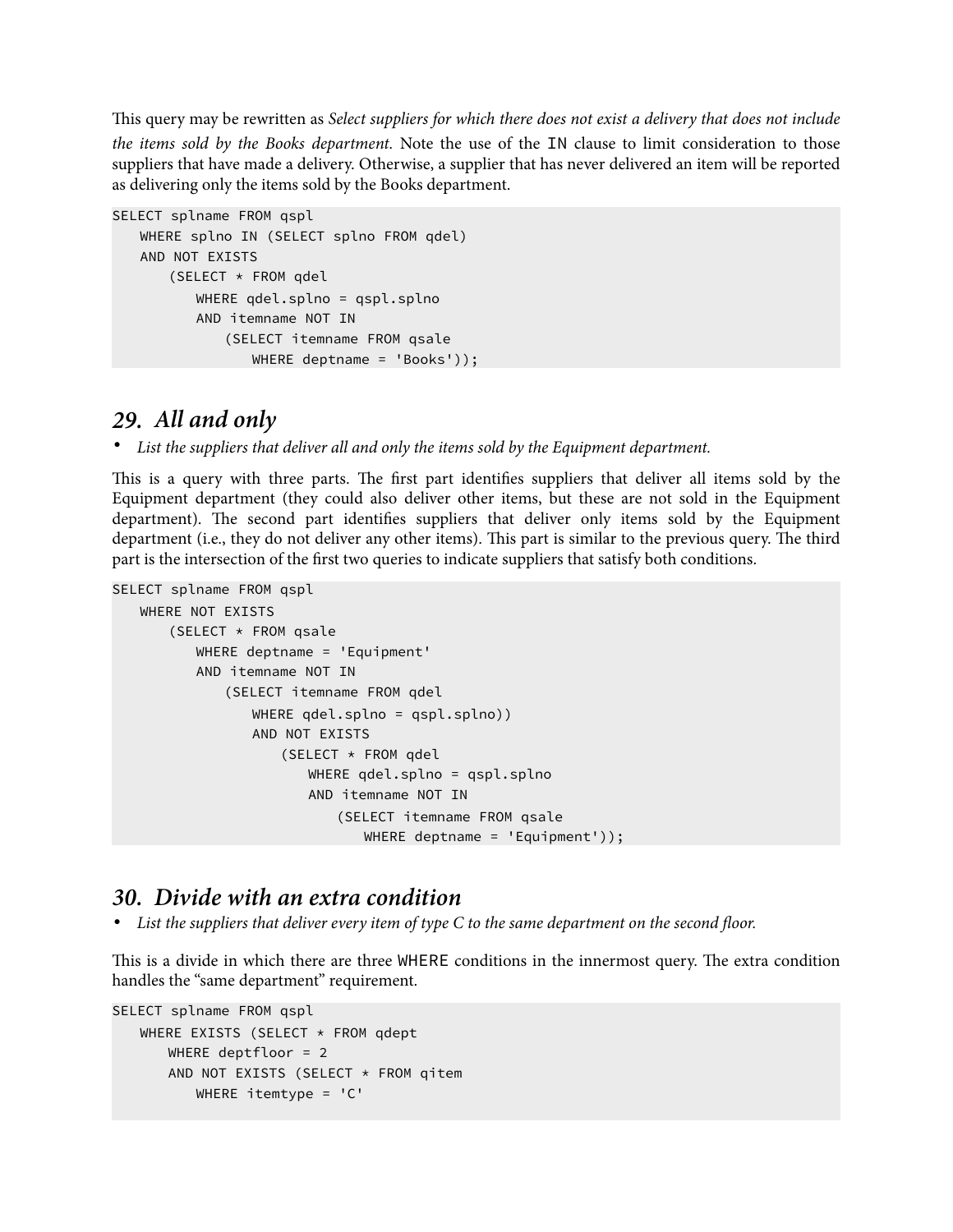```
 AND NOT EXISTS (SELECT * FROM qdel 
    WHERE qdel.splno = qspl.splno 
    AND qdel.itemname = qitem.itemname 
    AND qdel.deptname = qdept.deptname)));
```
## *31. At least some COUNT*

**•** *List the suppliers that deliver at least two items of type N to departments.* 

First, do a three-way join to get the data for deliveries, suppliers, and items. Then, group with a COUNT condition. This can be easily extended to a variety of conditions based on counts.

```
SELECT qspl.splno, splname FROM qdel, qspl, qitem
    WHERE itemtype = 'N' 
    AND qdel.splno = qspl.splno 
    AND qdel.itemname = qitem.itemname 
        GROUP BY qspl.splno, splname 
          HAVING COUNT(DISTINCT qdel.itemname) > 1;
```
## *32. Double divide with a restriction*

**•** *List the suppliers that deliver all the items of type B to departments on the second* f*oor who sell all the items of type R.* 

Break this query into two parts. First, create a view of departments on the second foor that sell all items of type R.

```
CREATE VIEW v32 AS 
    (SELECT deptname FROM qdept 
        WHERE deptfloor = 2 
        AND NOT EXISTS (SELECT * FROM qitem 
           WHERE itemtype = 'R' 
           AND NOT EXISTS (SELECT * FROM qsale 
              WHERE qsale.itemname = qitem.itemname
               AND qsale.deptname = qdept.deptname)));
```
Second, report all the suppliers that deliver all the items of type B to the departments designated in the previously created view.

```
SELECT splname FROM qspl 
   WHERE NOT EXISTS (SELECT * FROM qitem
       WHERE itemtype = 'B' 
       AND NOT EXISTS (SELECT * FROM qdel 
          WHERE qdel.itemname = qitem.itemname
           AND qdel.splno = qspl.splno 
           AND deptname IN (SELECT deptname FROM v32)));
```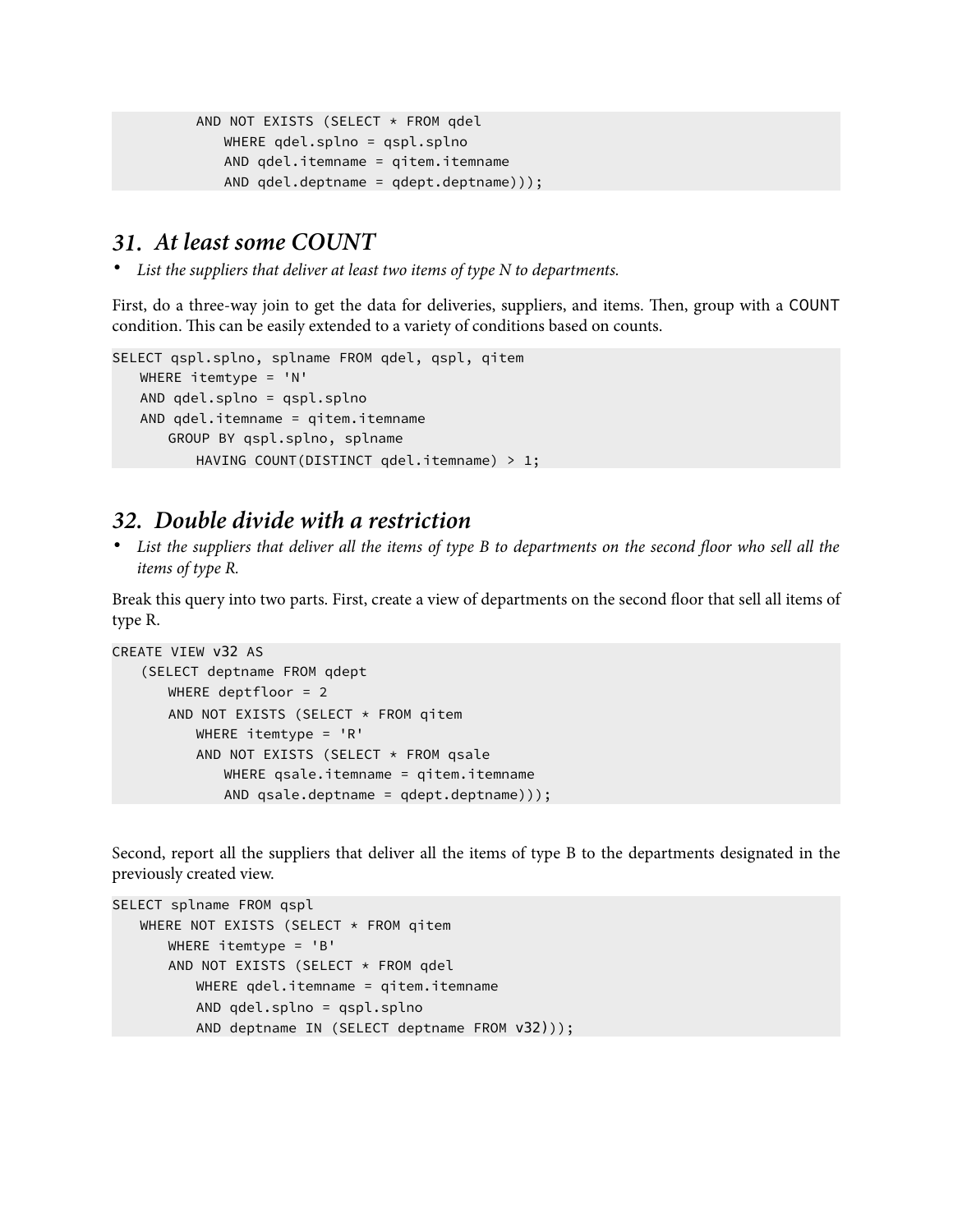## *33. Triple divide with an intersection*

**•** *List the suppliers that deliver all the items of type B to the departments that also sell all the items of type N.* 

Defeat this by dividing—that word again—the query into parts. First, identify the departments that sell all items of type N, and save as a view.

```
CREATE VIEW v33a AS 
    (SELECT deptname FROM qdept 
       WHERE NOT EXISTS (SELECT * FROM qitem
           WHERE itemtype = 'N' 
           AND NOT EXISTS (SELECT * FROM qsale 
               WHERE qsale.deptname = qdept.deptname 
               AND qsale.itemname = qitem.itemname)));
```
Next, select the departments to which all items of type B are delivered, and save as a view.

```
CREATE VIEW v33b AS 
    (SELECT deptname FROM qdept 
       WHERE NOT EXISTS (SELECT * FROM qitem
           WHERE itemtype = 'B' 
           AND NOT EXISTS (SELECT * FROM qdel 
               WHERE qdel.deptname = qdept.deptname 
               AND qdel.itemname = qitem.itemname)));
```
**•** *Now,* f*nd the suppliers that supply all items of type B to the departments that appear in both views.* 

```
SELECT splname FROM qspl 
   WHERE NOT EXISTS (SELECT * FROM qitem
       WHERE itemtype = 'B' 
        AND NOT EXISTS (SELECT * FROM qdel 
           WHERE qdel.splno = qspl.splno 
           AND qdel.itemname = qitem.itemname 
           AND EXISTS 
               (SELECT * FROM v33a 
                   WHERE qdel.deptname = v33a.deptname) 
                   AND EXISTS 
                      (SELECT * FROM v33b 
                          WHERE qdel.deptname = v33b.deptname)));
```
#### *34. An easy one COUNT*

**•** *List the items delivered by exactly one supplier (i.e., list the items always delivered by the same supplier).* 

A reasonably straightforward GROUP BY with an exact count.

```
SELECT itemname FROM qdel 
    GROUP BY itemname HAVING COUNT(DISTINCT splno) = 1;
```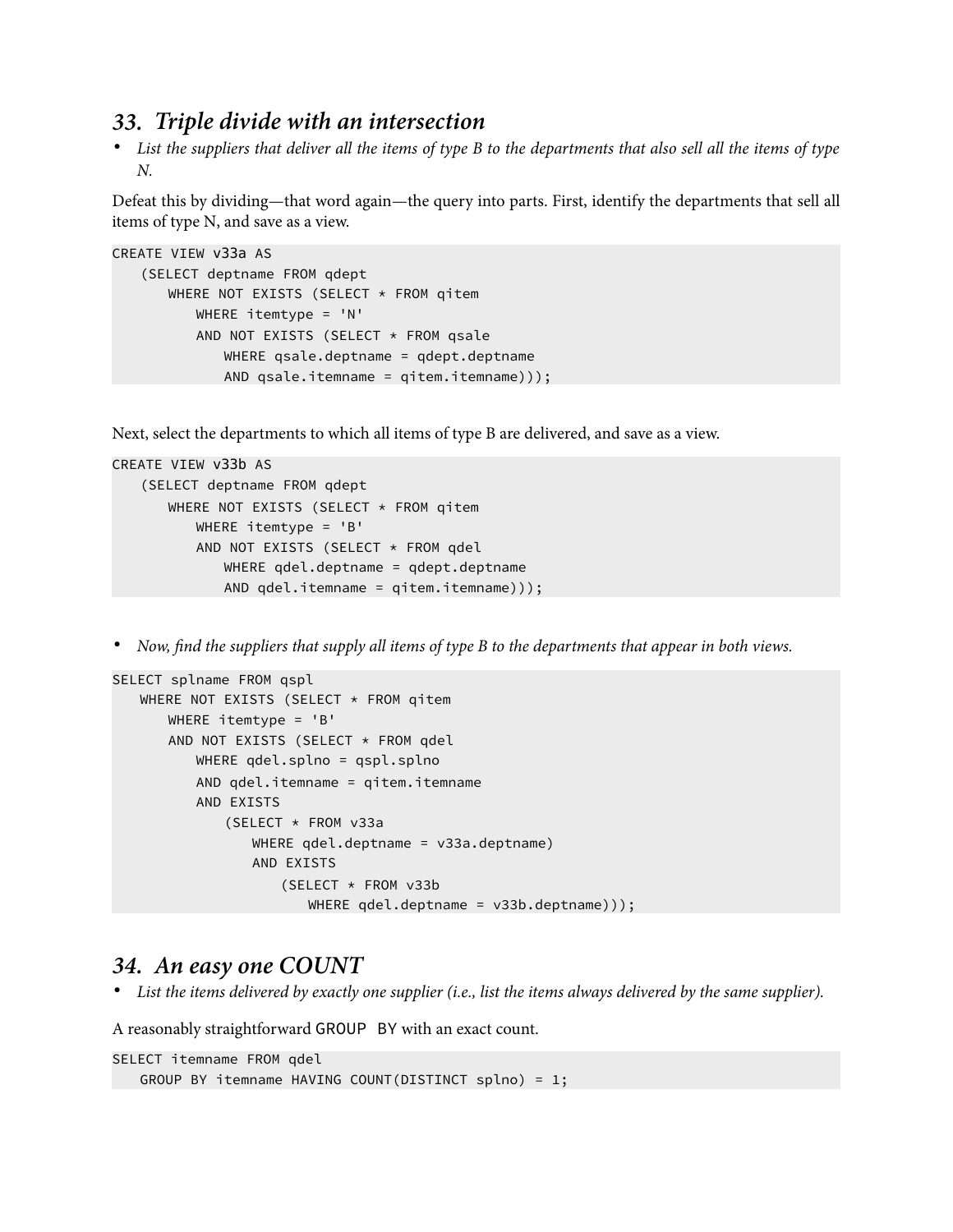#### *35.* **T***e only one*

**•** *List the supplier and the item, where the supplier is the only deliverer of some item.* 

For each item delivered, check to see whether there is no other delivery of this item by another supplier.

```
SELECT DISTINCT qspl.splno, splname, itemname 
    FROM qspl, qdel del1 
        WHERE qspl.splno = del1.splno 
        AND itemname NOT IN 
           (SELECT itemname FROM qdel 
               WHERE qdel.splno <> del1.splno);
```
#### *36. At least some number*

**•** *List the suppliers that deliver at least 10 items.* 

This is an easy GROUP BY with a count condition.

```
SELECT qspl.splno, splname FROM qdel, qspl 
    WHERE qdel.splno = qspl.splno 
        GROUP BY qspl.splno, splname 
           HAVING COUNT(DISTINCT qdel.itemname) >= 10;
```
#### *37. A three-table join*

• For each item, give its type, the departments that sell the item, and the floor locations of these *departments.* 

A three - table join is rather easy after all the divides.

```
SELECT qitem.itemname, itemtype, qdept.deptname, deptfloor 
    FROM qitem, qsale, qdept 
      WHERE qsale.itemname = qitem.itemname
       AND qsale.deptname = qdept.deptname;
```
## *38. Using NOT IN like NOT EXISTS*

**•** *List the departments for which each item delivered to the department is delivered to some other department as well.* 

This is another variation on double negative logic. The query can be rewritten as, *Find departments where there is not a delivery where a supplier does not deliver the item to some other department*. In this situation, the NOT IN clause is like a NOT EXISTS.

```
SELECT DISTINCT deptname FROM qdel del1 
    WHERE NOT EXISTS 
        (SELECT * FROM qdel del2 
           WHERE del2.deptname = del1.deptname 
           AND itemname NOT IN 
               (SELECT itemname FROM qdel del3 
                  WHERE del3.deptname <> del1.deptname));
```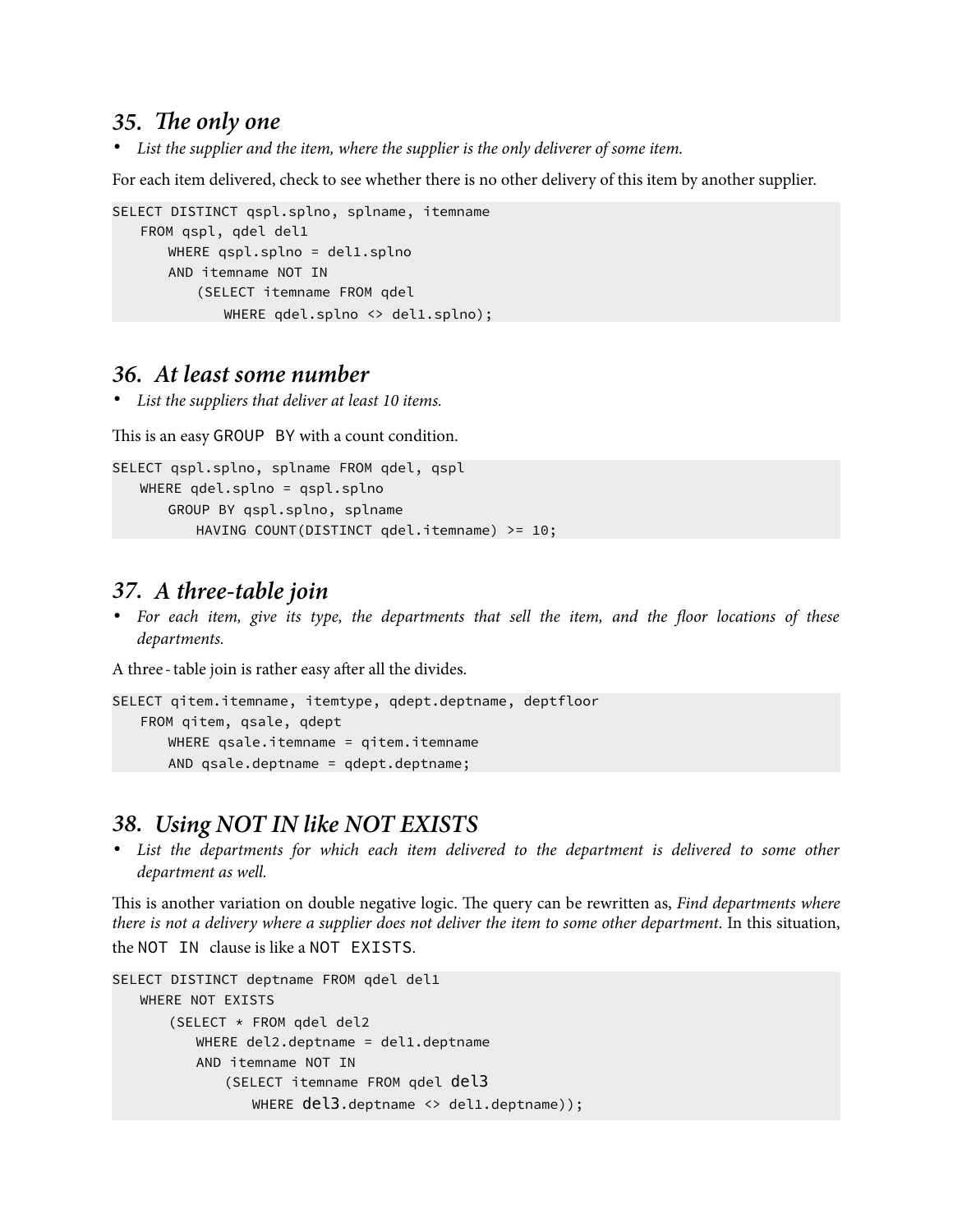## *39. Minus a***f***er GROUP BY*

**•** *List each item delivered to at least two departments by each supplier that delivers it.* 

The inner query uses grouping to identify items delivered by the same supplier to one department at most. The remaining items must be delivered by the same supplier to more than one department.

```
SELECT DISTINCT itemname FROM qdel 
    WHERE itemname NOT IN 
        (SELECT itemname FROM qdel 
           GROUP BY itemname, splno 
               HAVING COUNT(DISTINCT deptname) < 2);
```
## *40. Something to all*

**•** *List the items that are delivered only by the suppliers that deliver something to all the departments.* 

This is a variation on query 25 with the additional requirement, handled by the innermost query, that the supplier delivers to all departments. Specifying that all departments get a delivery means that the number of departments to which a supplier delivers (GROUP BY splno HAVING COUNT (DISTINCT deptname)) must equal the number of departments that sell items (SELECT COUNT $(*)$  FROM qdept WHERE deptname NOT IN ('Management', 'Marketing', 'Personnel', 'Accounting', 'Purchasing')).

```
SELECT DISTINCT itemname FROM qdel del1 
    WHERE NOT EXISTS 
        (SELECT * FROM qdel del2 
          WHERE del2.itemname = del1.itemname
           AND splno NOT IN 
               (SELECT splno FROM qdel 
                  GROUP BY splno HAVING COUNT(DISTINCT deptname) = 
                      (SELECT COUNT(*) FROM qdept 
                          wHERE deptname NOT IN ('Management', 
                              'Marketing', 'Personnel', 
                              'Accounting', 'Purchasing'))));
```
# *41. Intersection (AND)*

**•** *List the items delivered by Nepalese Corp. and sold in the Navigation department.* 

The two parts to the query — the delivery and the sale — are intersected using AND.

```
SELECT DISTINCT itemname FROM qdel, qspl 
    WHERE qdel.splno = qspl.splno 
        AND splname = 'Nepalese Corp.' 
AND itemname IN 
    (SELECT itemname FROM qsale 
        WHERE deptname = 'Navigation');
```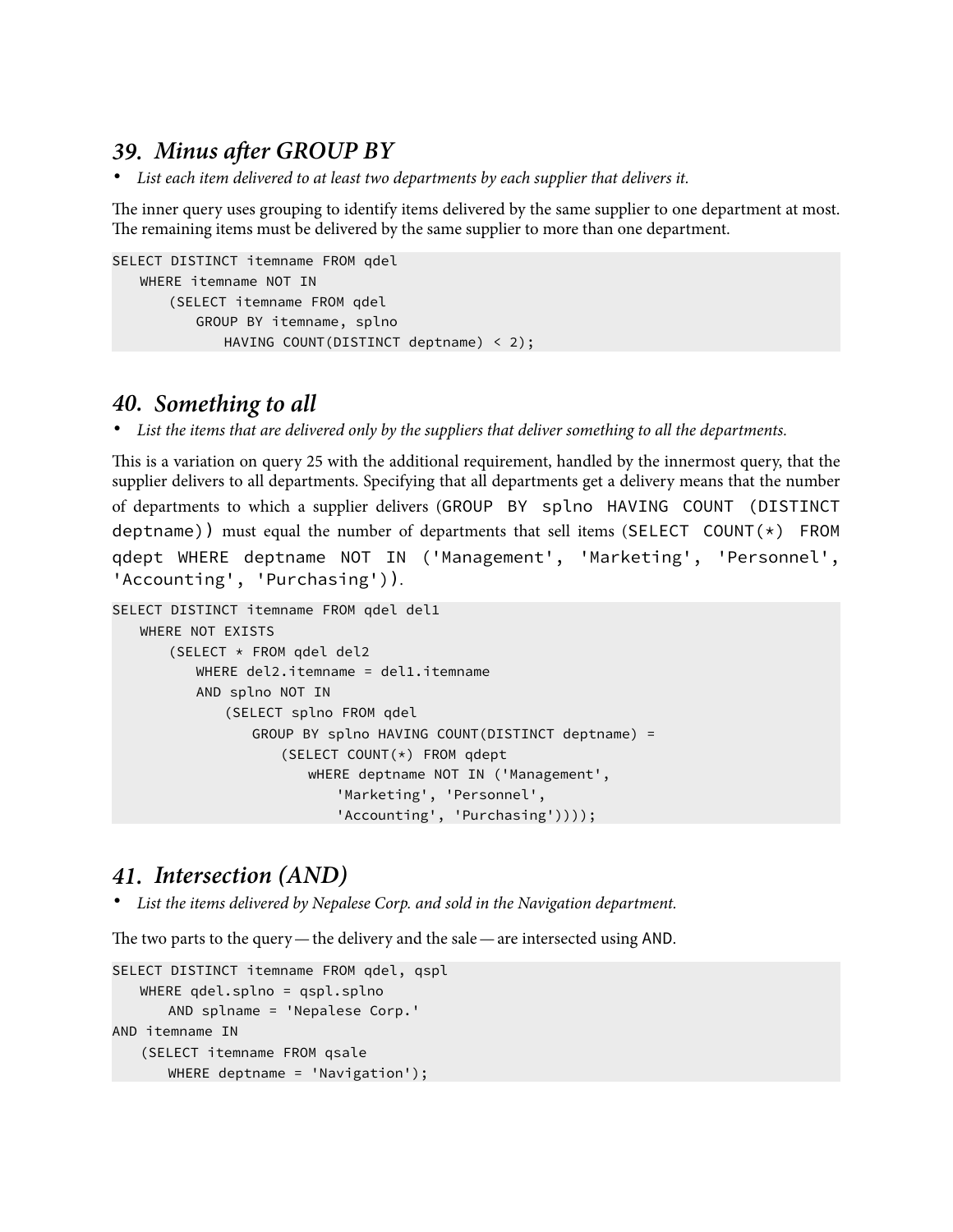## *42. Union (OR)*

**•** *List the items delivered by Nepalese Corp. or sold in the Navigation department.* 

The two parts are the same as query 41, but the condition is OR rather than AND.

```
SELECT DISTINCT itemname FROM qdel, qspl 
    WHERE qdel.splno = qspl.splno 
        AND splname = 'Nepalese Corp.' 
OR itemname IN 
    (SELECT itemname FROM qsale 
       WHERE deptname = 'Navigation');
```
## *43. Intersection/union*

**•** *List the departments selling items of type E that are delivered by Nepalese Corp. and/or are sold by the Navigation department.* 

The inner query handles the and/or with OR. Remember OR can mean that the items are in both tables or one table. The outer query identifies the departments that receive the delivered items, which satisfy the inner query.

```
SELECT DISTINCT deptname FROM qsale 
    WHERE itemname IN 
    (SELECT qitem.itemname FROM qitem, qdel, qspl 
      WHERE qitem.itemname = qdel.itemname
        AND qdel.splno = qspl.splno 
        AND splname = 'Nepalese corp.' 
      AND itemtype = 'E') OR itemname in 
        (SELECT itemname FROM qsale 
          WHERE deptname = 'Navigation');
```
## *44. Averaging with a condition*

**•** *Find the average salary of the employees in the Clothes department.* 

This is very easy, especially after conquering the divides.

```
SELECT AVG(empsalary) FROM qemp 
    WHERE deptname = 'Clothes';
```
# *45. Averaging with grouping*

**•** *Find, for each department, the average salary of the employees.* 

Another straightforward averaging query.

```
SELECT deptname, AVG(empsalary) FROM qemp 
    GROUP BY deptname;
```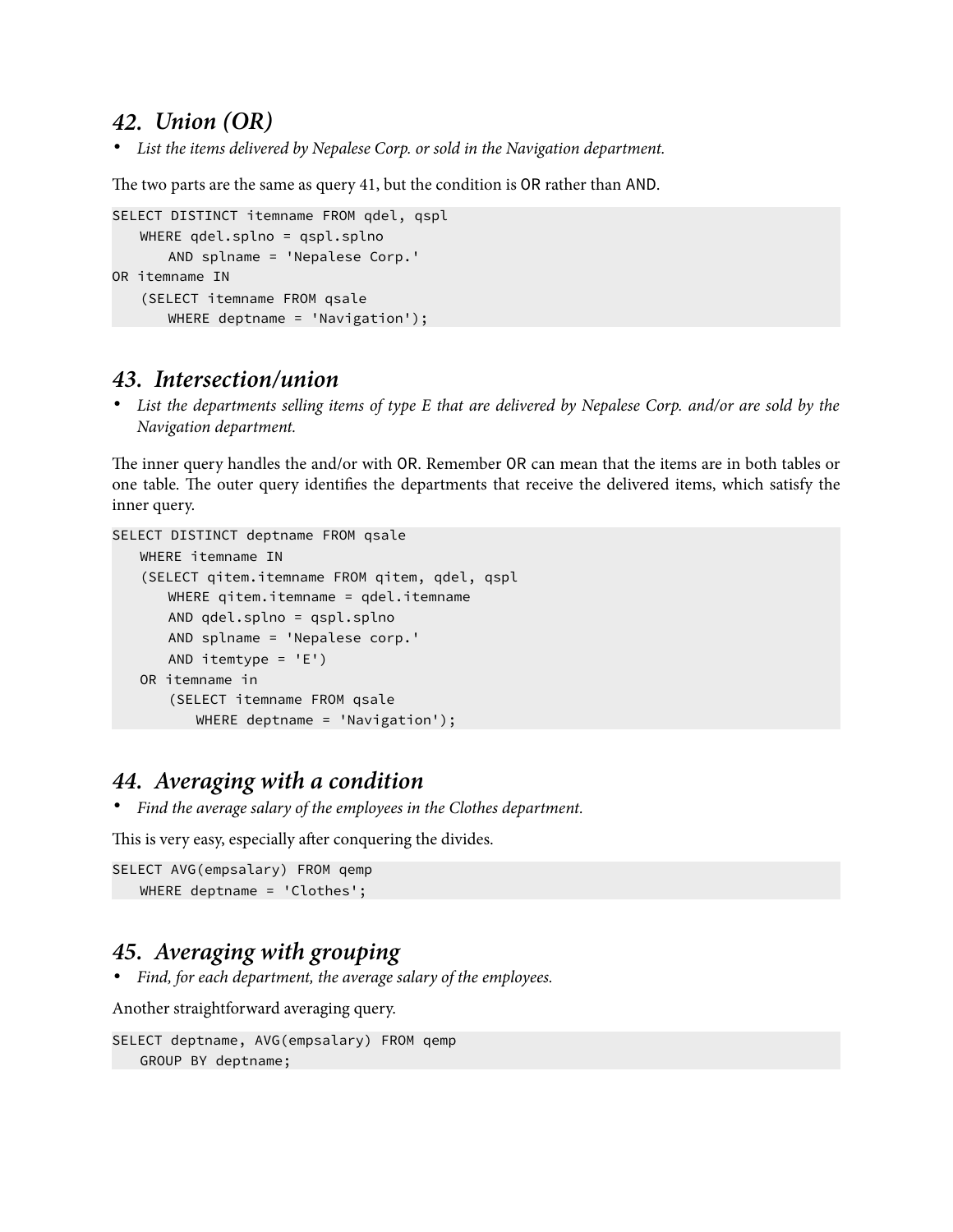## *46. Average with a join, condition, and grouping*

**•** *Find, for each department on the second* f*oor, the average salary of the employees.* 

A combination of several averaging queries.

```
SELECT qdept.deptname, AVG(empsalary) FROM qemp, qdept 
    WHERE qemp.deptname = qdept.deptname 
        AND deptfloor = 2 
           GROUP BY qdept.deptname;
```
# *47. Averaging with multiple joins*

**•** *Find, for each department that sells items of type E, the average salary of the employees.* 

Four joins, a condition, and grouping—this is not a particularly challenging query. The multiple joins are needed to get the data required for the answer into a single row.

```
SELECT qdept.deptname, AVG(empsalary) 
   FROM qemp, qdept, qsale, qitem
        WHERE qemp.deptname = qdept.deptname 
        AND qdept.deptname = qsale.deptname 
        AND qsale.itemname = qitem.itemname 
        AND itemtype = 'E' 
           GROUP BY qdept.deptname;
```
# *48. Complex counting*

**•** *What is the number of di*ff*erent items delivered by each supplier that delivers to all departments?* 

First, determine the suppliers that deliver to each department, excluding administrative departments. The inner query handles this part of the main query. Second, count the number of different items delivered by the suppliers identifed by the inner query.

```
SELECT splname, COUNT(DISTINCT itemname) 
    FROM qdel del1, qspl 
        WHERE del1.splno = qspl.splno 
        AND NOT EXISTS 
            (SELECT * FROM qdept 
               WHERE deptname NOT IN 
                   (SELECT deptname FROM qdel 
                      WHERE qdel.splno = del1.splno) 
                      AND deptname NOT IN 
                          ('Management', 'Marketing', 'Personnel', 
                          'Accounting', 'Purchasing')) 
                      GROUP BY splname;
```
# *49. Summing with joins and conditions*

• Find the total number of items of type E sold by the departments on the second floor.

Summing is very similar to averaging (see query 47).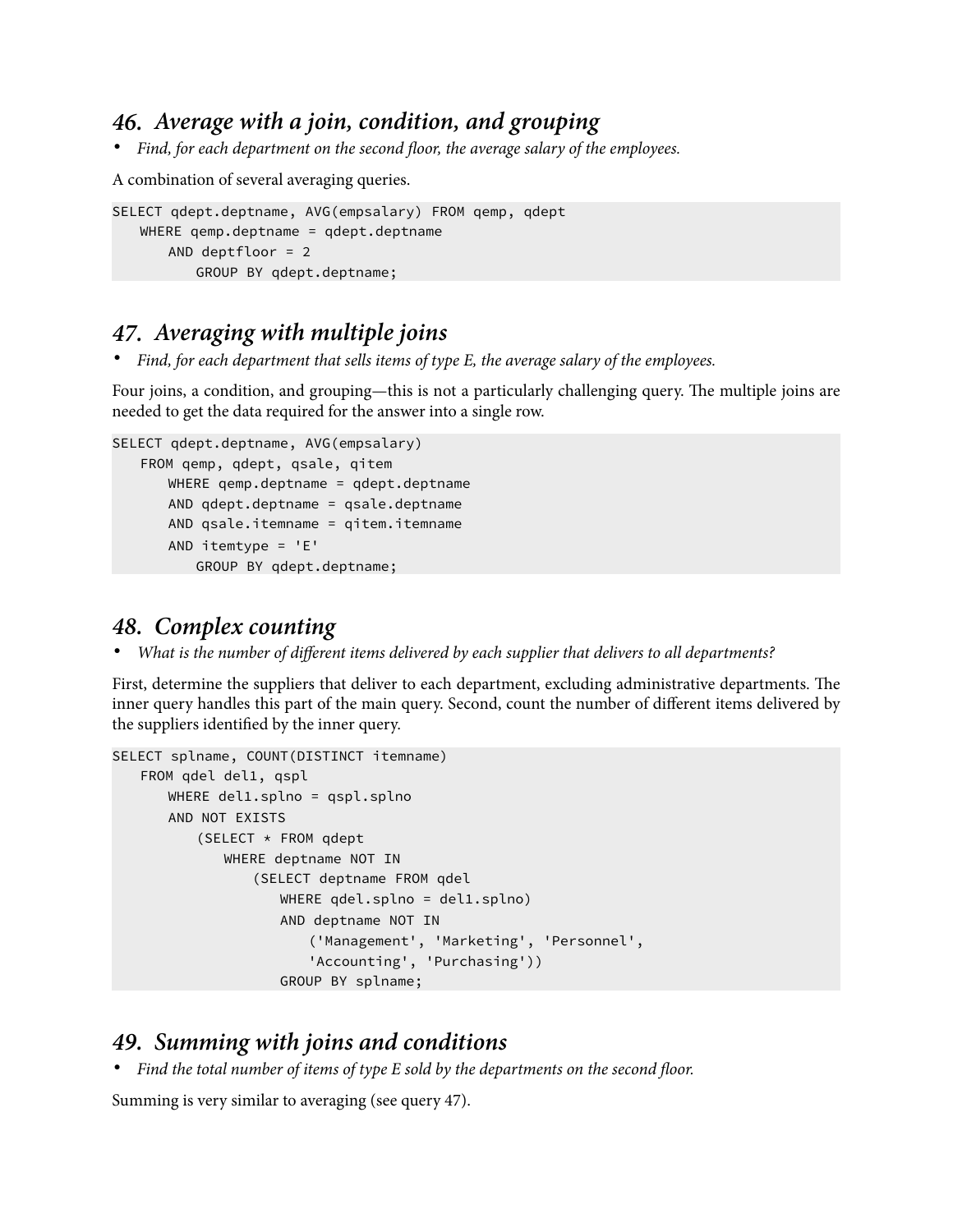```
SELECT SUM(saleqty) FROM qitem, qsale, qdept 
   WHERE qitem.itemname = qsale.itemname
    AND qdept.deptname = qsale.deptname 
    AND itemtype = 'E' 
    AND deptfloor = 2;
```
# *50. Summing with joins, conditions, and grouping*

**•** *Find, for each item, the total quantity sold by the departments on the second* f*oor.* 

Conceptually, this query is similar to query 47.

```
SELECT itemname, SUM(saleqty) FROM qsale, qdept 
    WHERE qsale.deptname = qdept.deptname 
    AND deptfloor = 2 
        GROUP BY itemname;
```
# *51. Advanced summing*

**•** *List suppliers that deliver a total quantity of items of types C and N that is altogether greater than 100.* 

The difficult part of this query, and it is not too difficult, is to write the condition for selecting items of type C and N. Notice that the query says C and N, but don't translate this to  $\phi$  item type =  $\phi$  'C AND  $\texttt{itemtype} = 'N')$  because an item cannot be both types simultaneously. The query means that for any delivery, the item should be type C or type N.

```
SELECT qdel.splno, splname FROM qspl, qdel, qitem 
    WHERE qspl.splno = qdel.splno 
    AND qitem.itemname = qdel.itemname 
   AND (itemtype = 'C' or itemtype = 'N')
        GROUP BY qdel.splno, splname HAVING SUM(delqty) > 100;
```
# *52. Comparing to the average with a join*

**•** *List the employees in the Accounting department and the di*ff*erence between their salaries and the average salary of the department.* 

The key to solving this query is placing the average salary for Accounting employees in the same row as the department salary data. This is a two-stage process. You first need to determine the average salary of the

employees in all departments and save this as a view. Then, join this view to the QEMP table matching the Accounting department's name. Once the average departmental salary has been concatenated to each row, the query is straightforward.

```
CREATE VIEW v52(deptname, dpavgsal) AS 
    SELECT deptname, AVG(empsalary) FROM qemp 
        GROUP BY deptname; 
SELECT empfname, (empsalary - dpavgsal) FROM v52, qemp 
    WHERE v52.deptname = qemp.deptname 
    AND qemp.deptname = 'Accounting';
```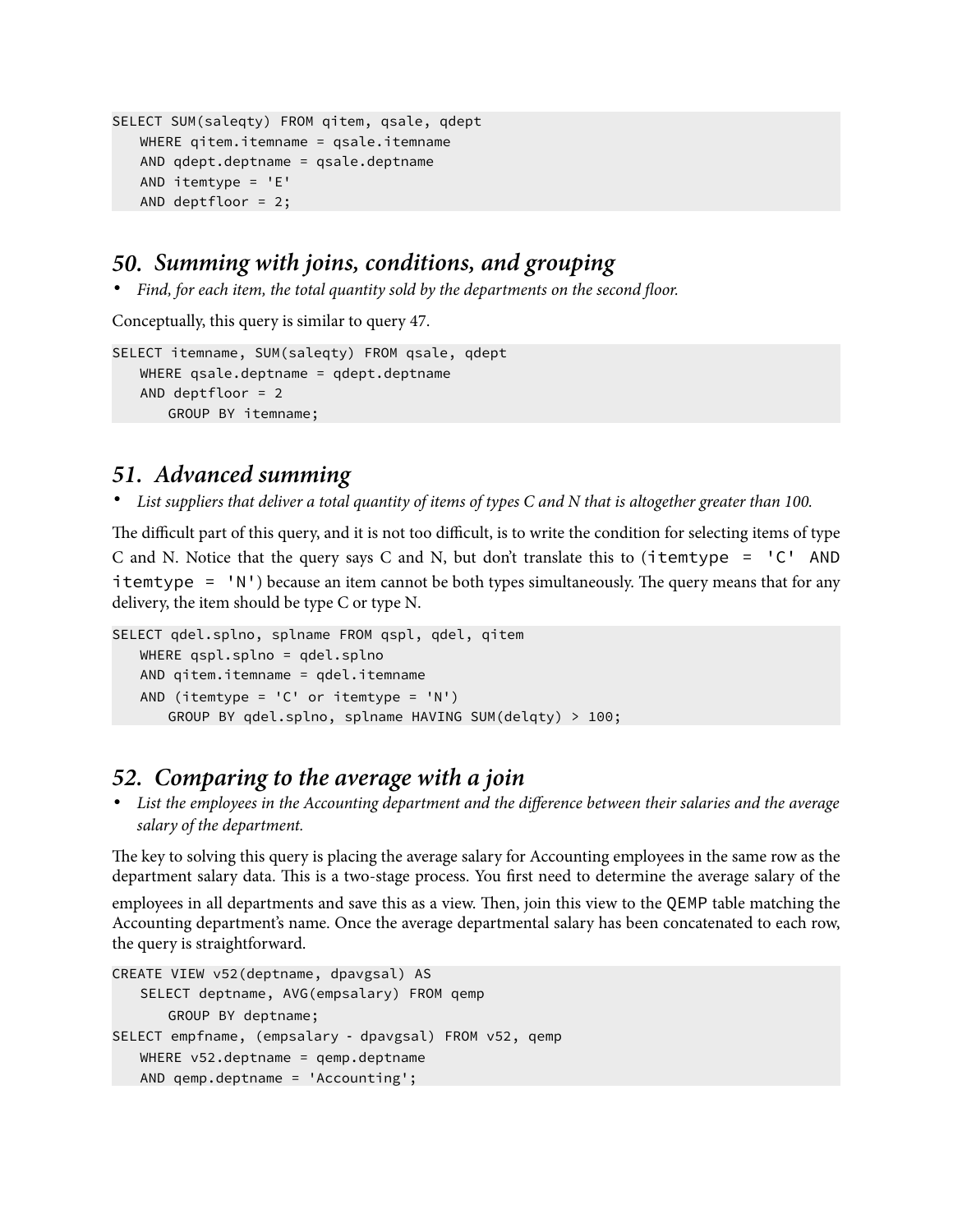## *53. Comparing to the average with a product*

**•** *List the employees in the Accounting department and the di*ff*erence between their salaries and the average salary of all the departments.* 

This is a slight variation on the previous query except that a join is not used to combine the data from the view with the employee table. The view is a single-row-and-column table containing the average salary for the organization. To concatenate this row with the data for employees in the Accounting department, we use a product instead of a join. Remember, a product is specifed by simply listing the names of the two tables.

```
CREATE VIEW v53(allavgsal) AS 
    SELECT AVG(empsalary) FROM qemp; 
SELECT empfname, (empsalary - allavgsal) FROM v53, qemp 
   WHERE deptname = 'Accounting';
```
# *54. Averaging with multiple grouping*

**•** *What is, for each supplier, the average number of items per department that the supplier delivers?* 

Here, the averaging is broken into two levels: department within supplier.

```
SELECT qdel.splno, splname, deptname, AVG(delqty) 
    FROM qspl, qdel 
       WHERE qspl.splno = qdel.splno 
           GROUP BY qdel.splno, splname, deptname;
```
# *55. More than the average with grouping*

**•** *For each department,* f*nd the average salary of the employees who earn more than the average salary of the department.* 

The inner query determines the average salary of each department. Look carefully at how it handles matching departments.

```
SELECT deptname, AVG(empsalary) FROM qemp OUT
       WHERE empsalary > (SELECT AVG(empsalary) FROM qemp INN
           WHERE out.deptname = INN.deptname) 
              GROUP BY deptname;
```
# *56.* **T***e simplest average*

**•** *Give the overall average of the salaries in all departments.* 

This is a very simple query.

```
SELECT AVG(empsalary) FROM qemp;
```
Another possible interpretation is that you have to fnd the total average salary afer you determine the average salary for each department. To do this, you would frst create a view containing the average salary for each department (see query 52) and then fnd the average of these average salaries.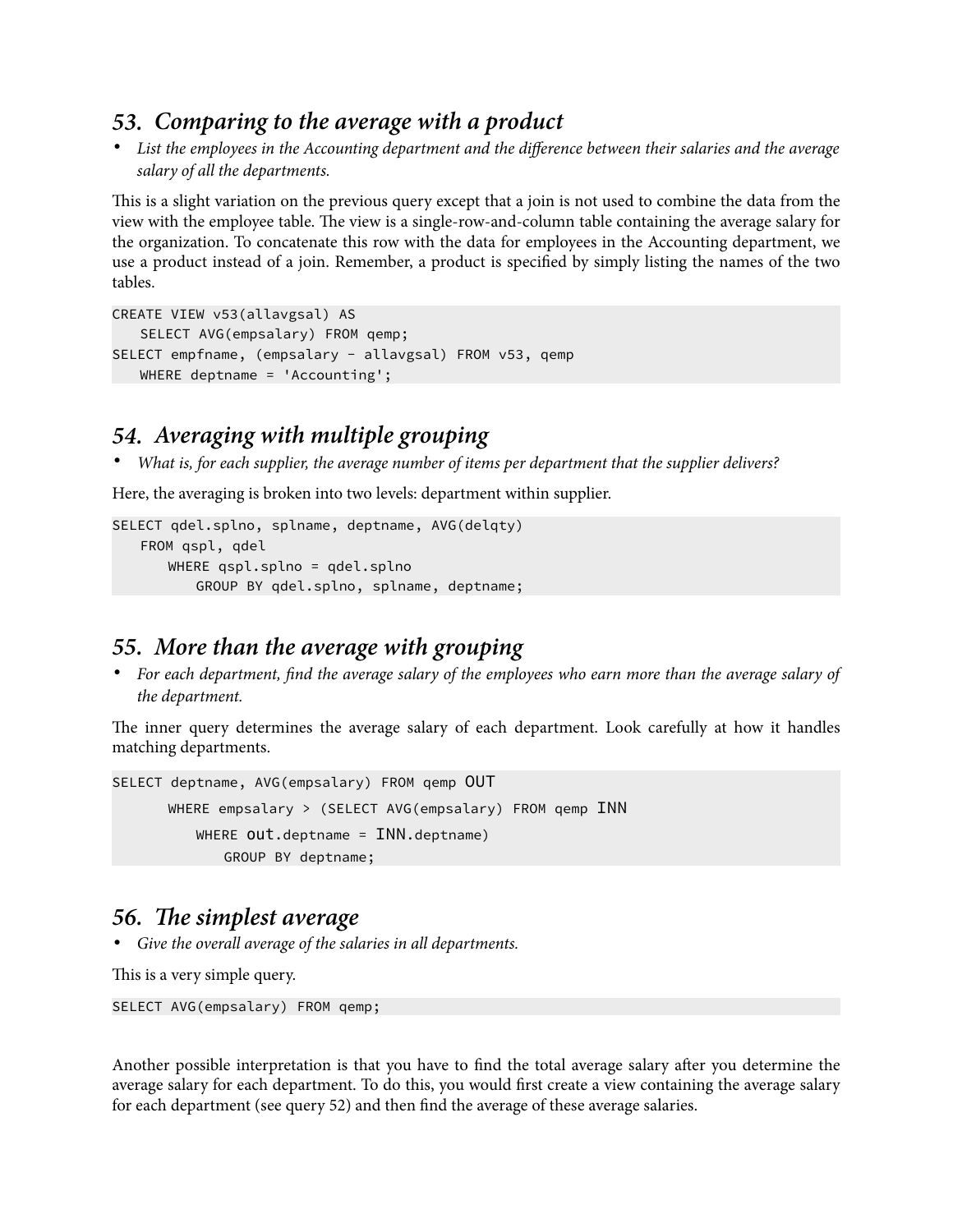## *57. Di***ff***erence from the average*

**•** *List each employee's salary, the average salary within that person's department, and the di*ff*erence between the employees' salaries and the average salary of the department.* 

This is reasonably easy once you have created a view of departmental average salaries.

```
SELECT empfname, empsalary, 
    dpavgsal, (empsalary - dpavgsal) 
        FROM v52, qemp 
          WHERE v52.deptname = qemp.deptname;
```
# *58. Averaging with multiple joins, multiple grouping, and a condition*

**•** *What is the average delivery quantity of items of type N delivered by each company who delivers them?* 

This is similar to query 54.

```
SELECT qdel.splno, splname, qdel.itemname, AVG(delqty) 
    FROM qdel, qspl, qitem 
        WHERE qdel.splno = qspl.splno 
        AND qdel.itemname = qitem.itemname 
        AND itemtype = 'N' 
           GROUP BY qdel.splno, splname, qdel.itemname;
```
## *59. Detailed averaging*

**•** *What is the average delivery quantity of items of type N delivered by each supplier to each department (given that the supplier delivers items of type N to the department)?* 

Now we take averaging to three levels — supplier, department, item . You can take averaging to as many levels as you like.

```
SELECT qdel.splno, splname, deptname, qdel.itemname, AVG(delqty) 
    FROM qdel, qspl, qitem 
       WHERE qdel.splno = qspl.splno 
       AND qdel.itemname = qitem.itemname 
       AND itemtype = 'N' 
           GROUP BY qdel.splno, splname, deptname, qdel.itemname;
```
## *60. Counting pairs*

**•** *What is the number of supplier-department pairs in which the supplier delivers at least one item of type E to the department?* 

First, fnd all the supplier-department pairs. Without DISTINCT, you would get duplicates, which would make the subsequent count wrong.

CREATE VIEW v60 AS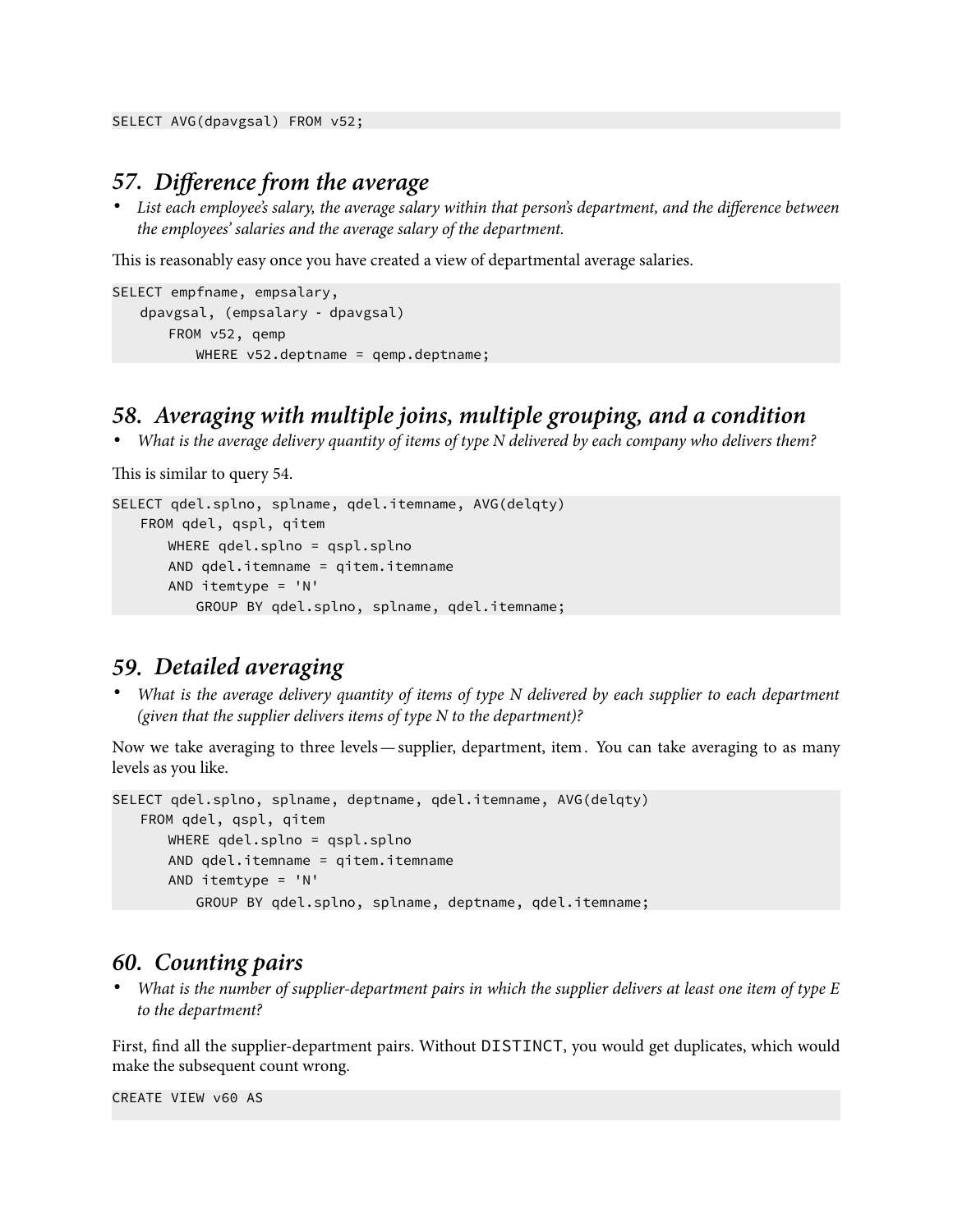```
 (SELECT DISTINCT splno, deptname FROM qdel, qitem 
   WHERE qdel.itemname = qitem.itemname
   AND itemtype = 'E');
```
Now, it is a simple count.

SELECT COUNT(\*) FROM v60;

## *61. No Booleans*

**•** *Is it true that all the departments that sell items of type C are located on the third* f*oor? (*T*e result can be a Boolean 1 or 0, meaning yes or no.)* 

SQL cannot return *true* or *false*; it always returns a table. But you can get close to Boolean results by using counts. If we get a count of zero for the following query, there are no departments that are not on the third floor that sell items of type C.

```
SELECT COUNT(*) FROM qdept 
    WHERE deptfloor <> 3 
    AND exists 
        (SELECT * FROM qsale, qitem 
           WHERE qsale.itemname = qitem.itemname 
           AND qsale.deptname = qdept.deptname 
          AND itemtype = 'C');
```
Then you need to check that departments on the third floor sell items of type C. If the second query returns a nonzero value, then it is true that departments that sell items of type C are located on the third floor.

```
SELECT COUNT(*) FROM qdept 
    WHERE deptfloor = 3 
    AND EXISTS 
        (SELECT * FROM qsale, qitem 
          WHERE qsale.itemname = qitem.itemname
           AND qsale.deptname = qdept.deptname 
           AND itemtype = 'C');
```
#### *Summary*

Although SQL is a powerful retrieval language, alas, formulation of common business queries is not always trivial.

#### *Key terms and concepts*

**SELECT** 

#### *Exercises*

Here is an opportunity to display your SQL mastery.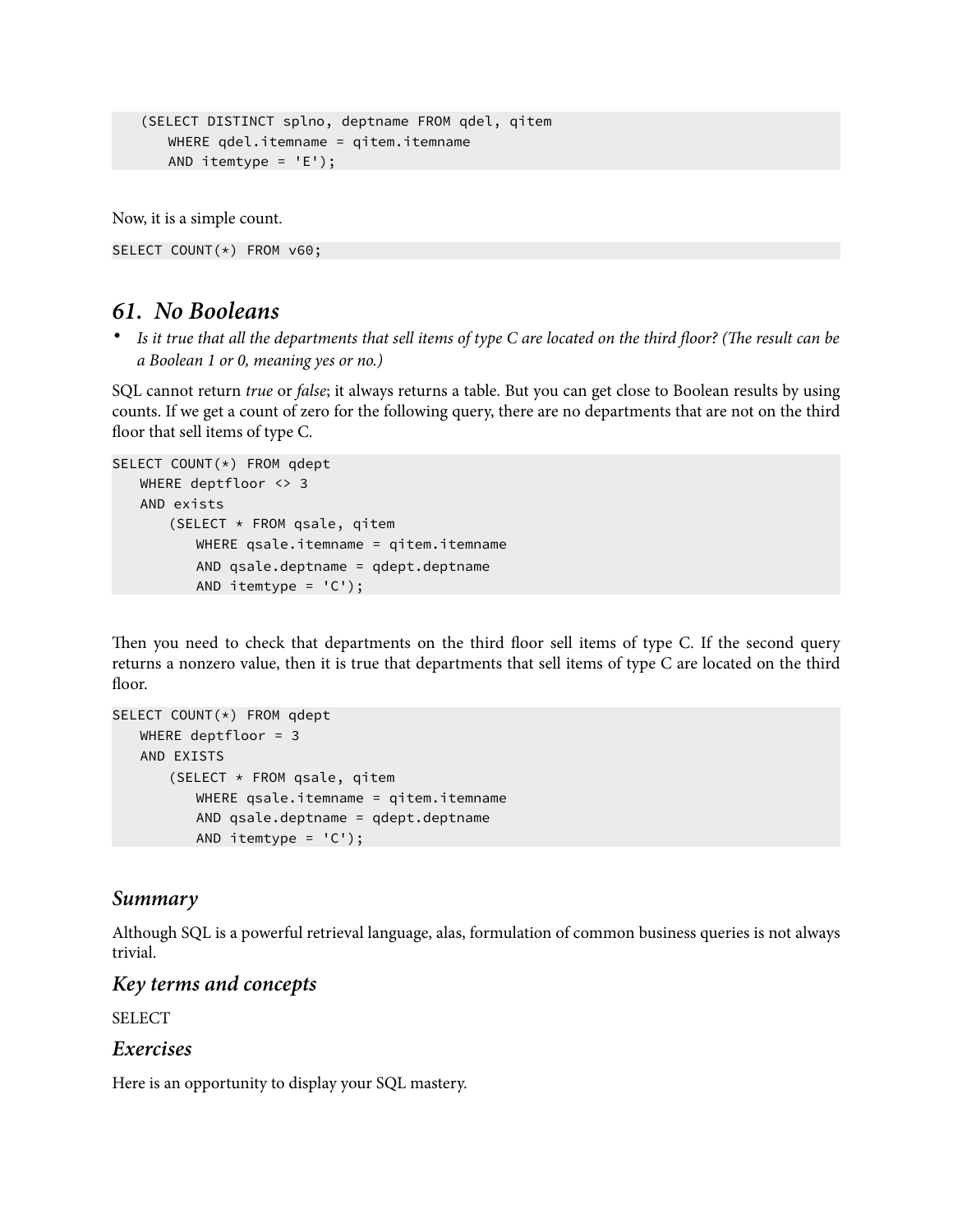- 1. List the green items of type C.
- 2. Find the names of green items sold by the Recreation department.
- 3. Of those items delivered, fnd the items not delivered to the Books department.
- 4. Find the departments that have never sold a geopositioning system.
- 5. Find the departments that have sold compasses and at least two other items.
- 6. Find the departments that sell at least four items.
- 7. Find the employees who are in a different department from their manager's department.
- 8. Find the employees whose salary is less than half that of their manager's.
- 9. Find the green items sold by no department on the second foor.
- 10. Find the items delivered by all suppliers.
- 11. Find the items delivered by at least two suppliers.
- 12. Find the items not delivered by Nepalese Corp.
- 13. Find the items sold by at least two departments.
- 14. Find the items delivered for which there have been no sales.
- 15. Find the items delivered to all departments except Administration.
- 16. Find the name of the highest-paid employee in the Marketing department.
- 17. Find the names of employees who make 10 percent less than the average salary.
- 18. Find the names of employees with a salary greater than the minimum salary paid to a manager.
- 19. Find the names of suppliers that do not supply compasses or geopositioning systems.
- 20. Find the number of employees with a salary under \$10,000.
- 21. Find the number of items of type A sold by the departments on the third foor.
- 22. Find the number of units sold of each item.
- 23. Find the green items delivered by all suppliers.
- 24. Find the supplier that delivers no more than one item.
- 25. Find the suppliers that deliver to all departments.
- 26. Find the suppliers that deliver to all the departments that also receive deliveries from supplier 102.
- 27. Find the suppliers that have never delivered a compass.
- 28. Find the type A items delivered by São Paulo Manufacturing.
- 29. Find, for each department, its foor and the average salary in the department.
- 30. If Nancy's boss has a boss, who is it?
- 31. List each employee and the difference between his or her salary and the average salary of his or her department.
- 32. List the departments on the second foor that contain more than one employee.
- 33. List the departments on the second floor.